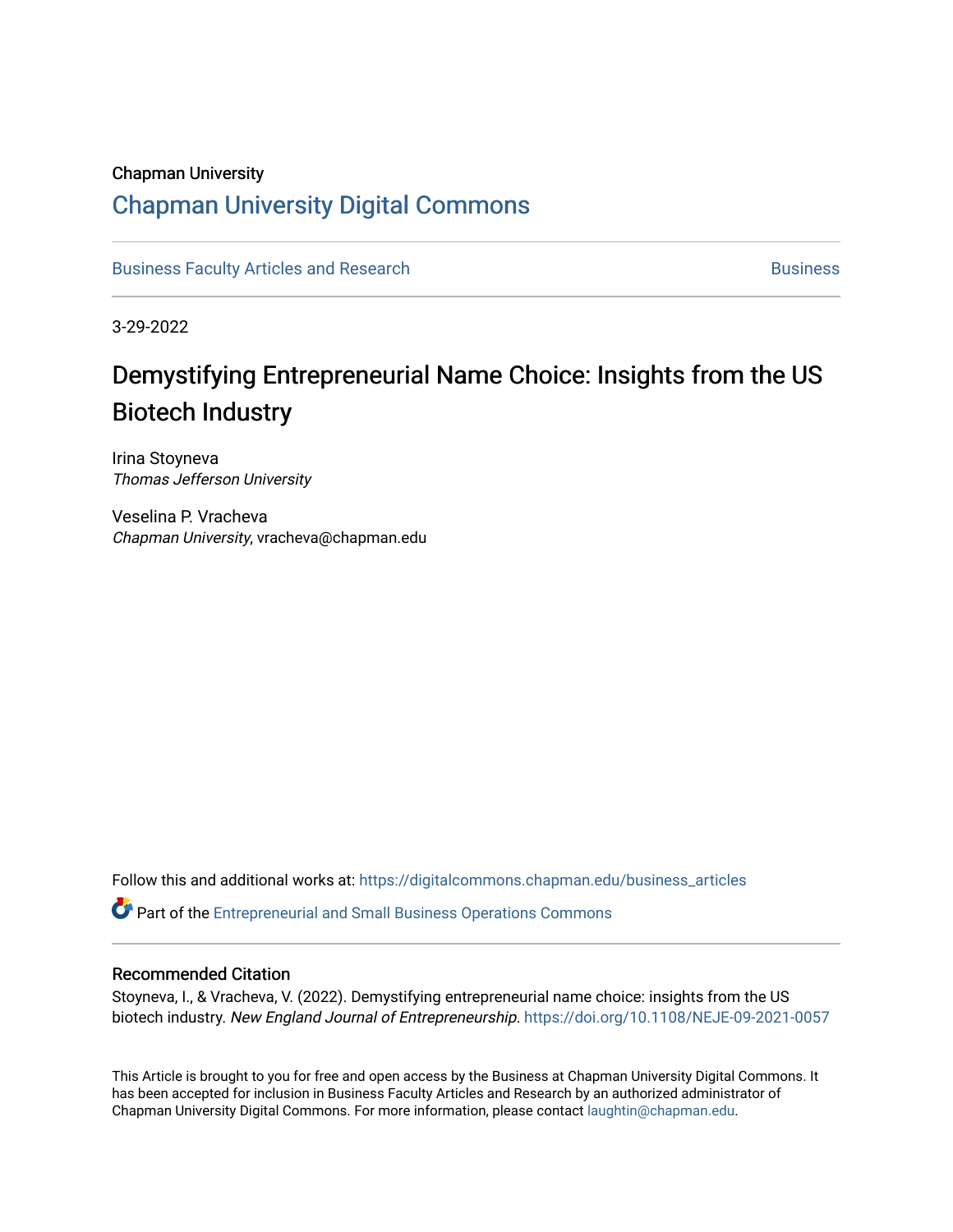## Demystifying Entrepreneurial Name Choice: Insights from the US Biotech Industry

### **Comments**

This article was originally published in New England Journal of Entrepreneurship in 2022. [https://doi.org/](https://doi.org/10.1108/NEJE-09-2021-0057) [10.1108/NEJE-09-2021-0057](https://doi.org/10.1108/NEJE-09-2021-0057) 

## Creative Commons License



This work is licensed under a [Creative Commons Attribution 4.0 License](https://creativecommons.org/licenses/by/4.0/).

Copyright The authors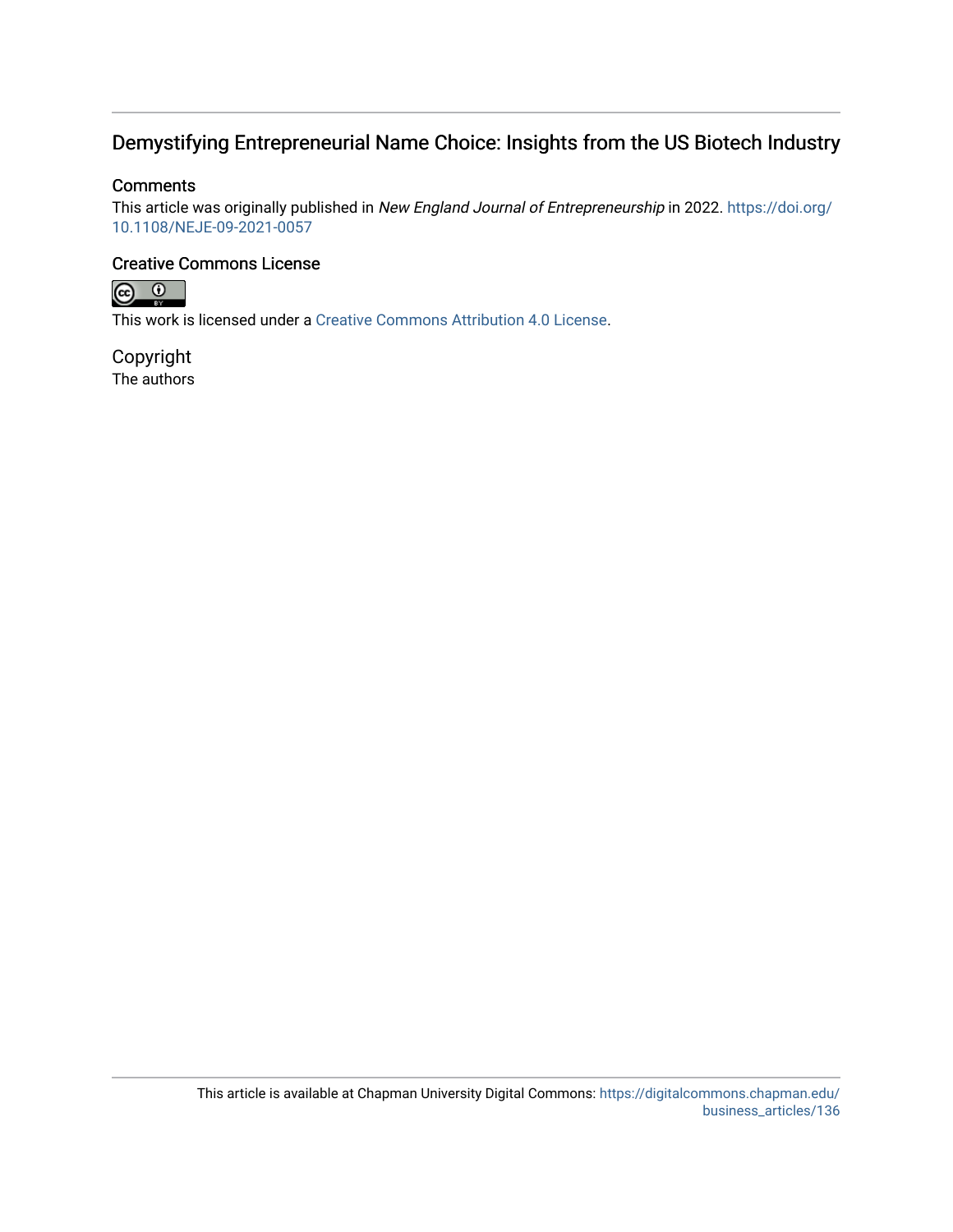# Demystifying entrepreneurial name choice: insights from the US biotech industry

Irina Stoyneva School of Business, Thomas Jefferson University, Philadelphia, Pennsylvania, USA, and Veselina Vracheva Argyros School of Business and Economics, Chapman University, Orange, California, USA

#### Abstract

Purpose –Drawing from legitimacy and institutional entrepreneurship theory, this study assesses the naming patterns of entrepreneurial firms in the US biotechnology industry.

Design/methodology/approach – The authors use a mixed-methods design of content analysis and regression to analyze a sample of 441 entrepreneurial biotechnology firms, for which data were obtained from Net Advantage. The authors track changes to the proportion of firms with naming attributes, such as name length and type of name. The authors also examine variability in those characteristics during the industry's evolution, comparing freestanding to acquired start-ups.

Findings – Start-ups select names that are longer, more descriptive, begin with rare sounds or hard plosives and have stronger discipline- or technology-specific links during nascent years of the industry. As the industry evolves, entrepreneurs are more likely to select names that are shorter, more abstract, begin with hard plosives and have stronger industry-specific links. The naming patterns of freestanding and acquired companies differ, and companies that conform to industry pressures tend to remain independent.

**Originality/value** – Unlike extant studies that assess established industries, the current study identifies shifting trends in the naming patterns of entrepreneurial firms in an emerging industry. By focusing on startups, the authors expand research on organizational naming practices, which focuses traditionally on name choices and name change patterns of incumbents. By using marketing and linguistics methods when analyzing organizational name attributes, naming patterns in these attributes are identified, including name length, name type, starting letter of the name and link to the industry.

Keywords Emerging industry, Entrepreneurial name choice, Organizational name attributes,

Organizational naming patterns

Paper type Research paper

#### 1. Introduction

A seeming contradiction exists in new ventures' searches for legitimacy and distinctiveness. To obtain legitimacy and access to critical resources [\(DiMaggio and Powell, 1983](#page-21-0)) and extend survivability ([Rueff and Scott, 1998](#page-23-0)), start-ups must play by the rules, conforming to the norms, practices and organizational forms of incumbents. However, they must also identify ways to differentiate themselves from competitors. The legitimacy argument derives from institutional theory, which entrepreneurship research uses broadly to assess forces that define entrepreneurial success [\(Bruton](#page-20-0) et al., 2010). Research suggests that the liability of

© Irina Stoyneva and Veselina Vracheva. Published in New England Journal of Entrepreneurship. Published by Emerald Publishing Limited. This article is published under the Creative Commons Attribution (CC BY 4.0) licence. Anyone may reproduce, distribute, translate and create derivative works of this article (for both commercial and non-commercial purposes), subject to full attribution to the original publication and authors. The full terms of this licence may be seen at [http://creativecommons.](http://creativecommons.org/licences/by/4.0/legalcode) [org/licences/by/4.0/legalcode](http://creativecommons.org/licences/by/4.0/legalcode).

New England Journal of Entrepreneurship Emerald Publishing Limited 2574-8904 DOI [10.1108/NEJE-09-2021-0057](https://doi.org/10.1108/NEJE-09-2021-0057)

Received 12 September 2021 Revised 5 November 2021 10 January 2022 18 February 2022 Accepted 4 March 2022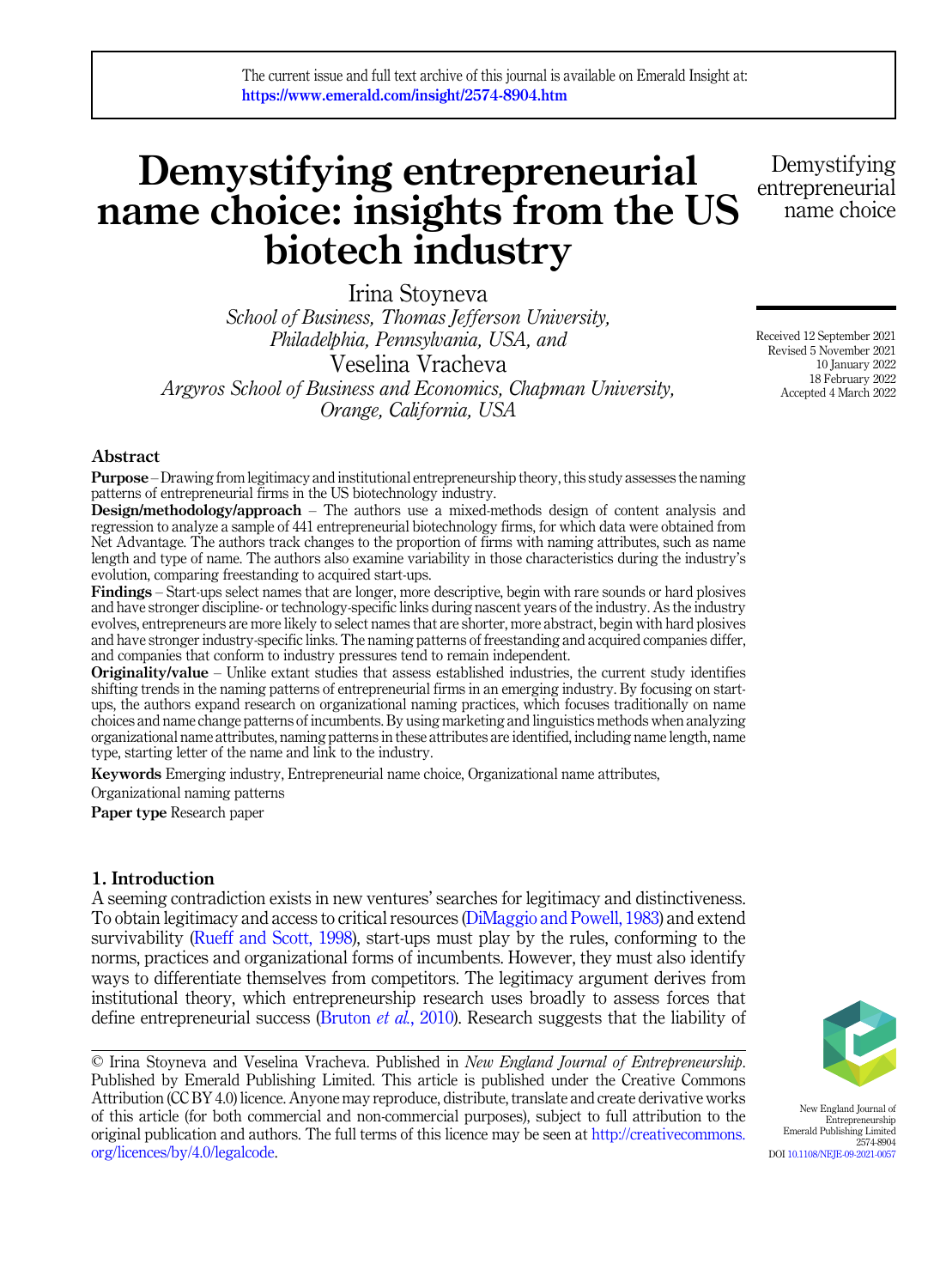## **NEIE**

newness constrains the agency and strategic decisions of the founders of new ventures ([Ahlstrom and Bruton, 2002\)](#page-19-0); in the absence of performance records, new ventures seek legitimacy to secure critical resources and garner support from important stakeholders. Contrarily, institutional entrepreneurship theory, also embedded in institutional theory, suggests that entrepreneurs occasionally use their agency to shape or transform their institutional environments in ways that promote their organizations or fields [\(Lawrence](#page-22-0) *et al.*, [2002\)](#page-22-0). Entrepreneurial actions are used to differentiate the organization, and research on this topic explains how established institutions change.

Some explain the existence of this tension, new ventures experience, for simultaneously conforming to and differentiating from the industry incumbents, based on the dependence of new ventures on multiple stakeholders who apply differing normative expectations and use heterogenous criteria to assess the legitimacy of a venture and distribute resources accordingly ([Fisher](#page-21-0) *et al.*, 2016). Moreover, these expectations and criteria evolve over time and new venture choices must reflect such changes to obtain and maintain legitimacy, which further challenges the comprehensibility and viability of a venture and decisions on how a new enterprise should link to resource-providing audiences to obtain legitimacy ([Fisher](#page-21-0) et al.[, 2016\)](#page-21-0).

To reconcile the potentially contradictory criteria stakeholders use to judge the legitimacy of an enterprise, [Taeuscher](#page-24-0) et al. (2021) show that distinctiveness and legitimacy are not mutually exclusive with firms having to choose at a given time either one or the other as it is traditionally understood (Zhao *et al.*[, 2017\)](#page-24-0) but are part and parcel of the same issue; enterprises can leverage distinctiveness to gain legitimacy. While [Navis and Glynn \(2011\)](#page-23-0) also recognize that distinctiveness and legitimacy can reinforce each other, there is a "tipping point" effect suggesting that new, unknown ventures should only be sufficiently different to stand out within their group and attract the attention of resource providers, but not too different to be perceived as outsiders. This line of research demonstrates that distinctiveness and legitimacy are key determinants of the survivability of a new venture, but the direction, intensity and evolution of their interplay is inadequately understood. The present investigation intends to further this line of inquiry in the context of startups.

One area of research that addresses tensions between isomorphism and differentiation for new ventures but that has received little attention is the choice of start-up names during an industry's evolution, which is surprising because a firm's name is infused with meaning and serves as an identifier, and naming a firm is a strategic decision that signals to stakeholders what a firm stands for ([Boddewyn, 1967\)](#page-20-0). Organizations select names to convey to internal and external audiences what is central, enduring and distinct about them [\(Albert and](#page-19-0) [Whetten, 1985;](#page-19-0) [Chuang and Baum, 2003;](#page-21-0) [Glynn and Abzug, 2002;](#page-22-0) [Lee, 2001](#page-22-0)). Regarding organizational naming practices, the institutional entrepreneurship argument suggests that organizations exercise discretion and make deliberate strategic choices when selecting their names; entrepreneurs' efforts to shape the environment drive them to select distinctive names that help a firm stand out ([Santos and Eisenhardt, 2009;](#page-23-0) [Klink, 2000;](#page-22-0) [Navis and Glynn, 2011\)](#page-23-0). However, regarding legitimacy, some firms allow external forces to shape organizational forms and destinies [\(Oliver, 1988\)](#page-23-0). Therefore, the legitimacy argument predicts that institutional pressures for legitimization are more likely to influence name choices than competitive differentiation forces are [\(Glynn and Abzug, 1998,](#page-22-0) [2002](#page-22-0); Engel et al.[, 2020\)](#page-21-0). Institutional pressures for conformity blur boundaries between identity-driven name choices and the context within which an identity is established ([Glynn and Abzug, 2002\)](#page-22-0). Firms subjected to mimetic, normative and coercive pressures choose names that reflect features, categories and forms already established in the industry ([Ashworth](#page-20-0) et al., 2009; [Brewster](#page-20-0) et al.[, 2008\)](#page-20-0).

Despite the importance of organizational names, few studies examine what drives a new firm's name choice ([Chuang and Baum, 2003](#page-21-0); [Fox, 2010](#page-21-0); [Belenzon](#page-20-0) et al., 2017). Understanding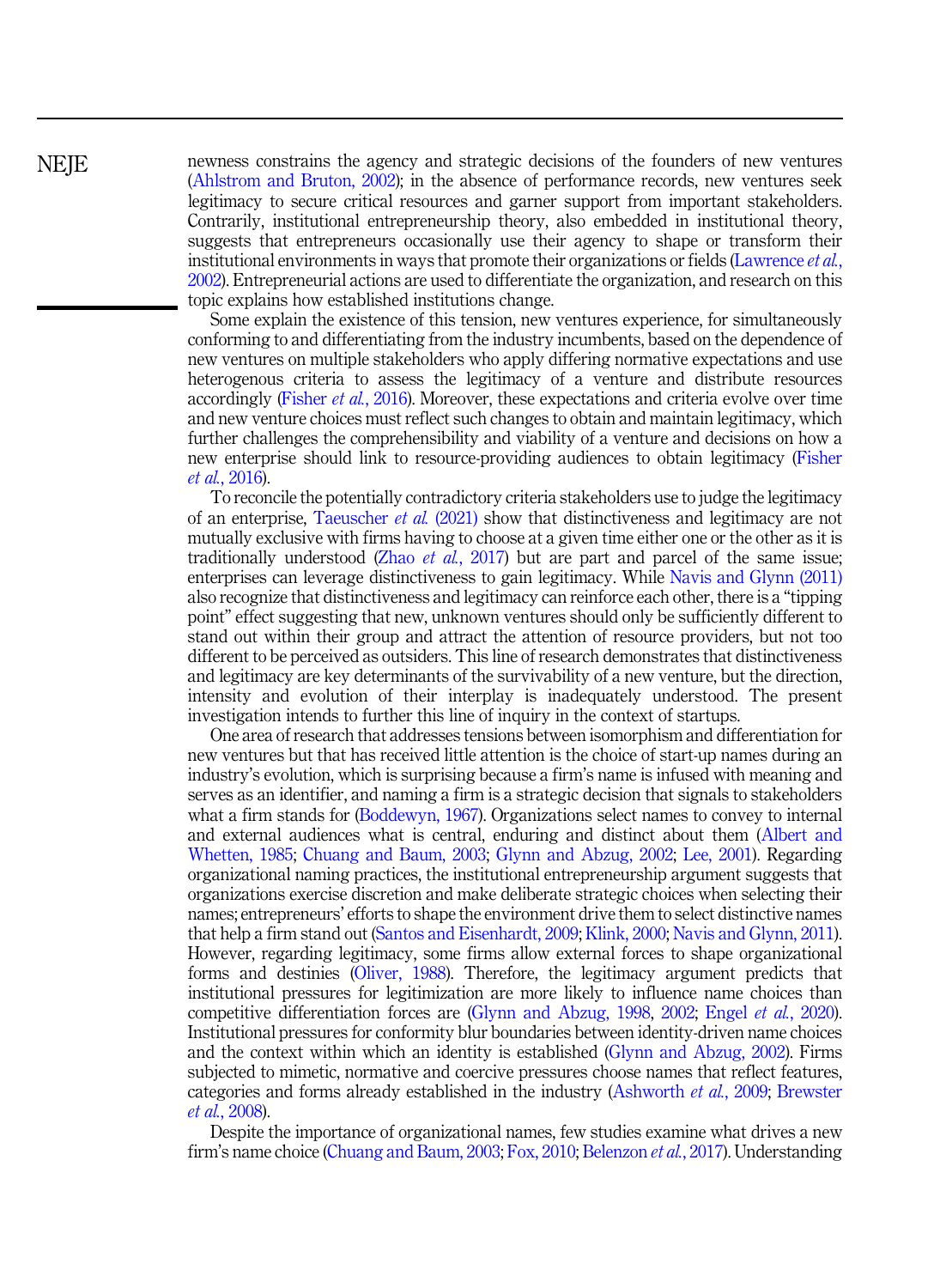organizational naming practices in established industries is valuable, but little is known about name choices of entrepreneurial firms in emerging industries, where structure is undefined or fleeting, and ambiguity is high [\(Santos and Eisenhardt, 2009\)](#page-23-0). New firms have fluid or non-existent identities, and they lack easily recognizable names and precedents for the kinds of activities they want to do ([Aldrich and Fiol, 1994](#page-20-0); [Lounsbury and Glynn, 2001](#page-23-0); [Murphy, 2003](#page-23-0); [Santos and Eisenhardt, 2009](#page-23-0)). Due to their nascence, they also experience difficulties such as the inability to raise capital, lack of legitimacy and greater failures ([Bruderl and Schussler, 1990](#page-20-0); [Bruderl](#page-20-0) et al., 1992; [Henderson, 1999\)](#page-22-0).

Since nascent markets are characterized by lack of structure, extreme ambiguity and lack of institutional pressures [\(Santos and Eisenhardt, 2009](#page-23-0); [Rindova and Fombrun, 1999](#page-23-0)), they compound obstacles that entrepreneurial start-ups experience, including their vulnerability. The unpredictable environment makes an entrepreneur's name choice a pivotal decision that can determine a firm's success or failure ([Klink, 2000](#page-22-0)), and yet research is scarce on potential naming patterns for start-ups in emerging environments.

Drawing on institutional entrepreneurship and legitimacy research, this paper assesses two empirical questions related to the naming patterns of start-ups. The first question explores how the interplay between conformity and legitimacy reflects the naming patterns start-ups use during the evolution of an emerging industry. The second question examines if the tension between conformity and legitimacy exposes differences in the naming patterns of acquired and freestanding start-ups. To address this gap, we use linguistics to analyze the nature of new ventures' names in an emerging industry. Findings suggest that during early years of industry formation, start-ups select names that are longer, more descriptive, begin with rare sounds or hard plosives and have stronger discipline- or technology-specific links. As the industry continues to evolve, entrepreneurs still prefer longer names that begin with hard plosives but choose more abstract names that have stronger industry-specific links. Once the industry evolution has reached a threshold, start-ups repeat the naming practices from the onset of the industry but are more likely to choose shorter, abstract names that begin with voiceless consonants and discipline- or industry-specific cues. We also find that the naming patterns of freestanding and acquired companies differ. Companies with longer, descriptive names that begin with K, T, P, C, F and S and that have incorporated the discipline in their names, tend to be freestanding.

This study's context is the biotechnology industry during its nascent years, which is appropriate for several reasons. First, the population of firms in the industry conveys to its stakeholders, through choice of the entrepreneurial firm name, its identity and the prospects of its product development [\(DeCarolis and Deeds, 1999](#page-21-0)). Second, early years during the biotechnology evolution provide an opportunity to study organizational naming patterns in an evolving industry. Third, the push for innovation, a constant need for funding and disparate motivations for the existence of biotech start-ups contributed to an environment that was dynamic and opportunity-rich, making the industry an appropriate context in which to study tensions between differentiation and conformity pressures ([Castrogiovanni, 1991](#page-21-0); [Heeley](#page-22-0) et al., 2006; [Bansal](#page-20-0) et al., 2018; Kang et al.[, 2021](#page-22-0)).

This study makes several contributions to the literature. First, it identifies the shifting trend of naming patterns of entrepreneurial firms in an emerging industry, which reflects the initial lack of a dominant logic at the outset of the emerging industry, followed by the new ventures' contradictory quest for distinctiveness and conformity as the industry evolves. Second, by focusing on name choices of entrepreneurial firms and, the association of those choices with start-up survivability, the study expands extant literature on organizational naming practices that traditionally assesses name choices and name change patterns of existing corporations. Third, by integrating marketing and linguistics methods when analyzing organizational name attributes, the present work identifies specific naming patterns from such attributes, such as name length, name type, starting letter of the name and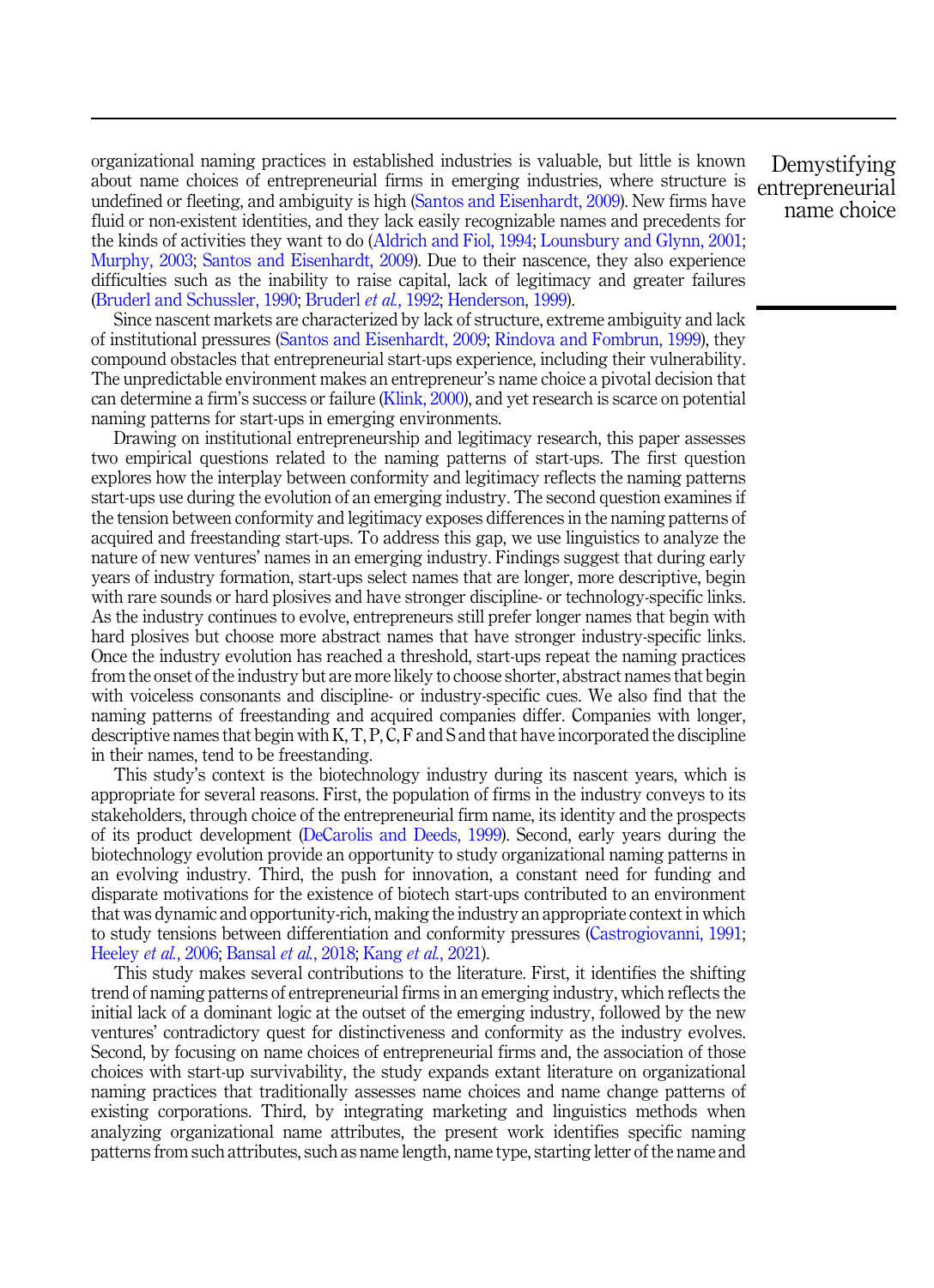link to the industry, not previously studied in the context of start-ups entering at different times in an emerging industry, and it assesses identifying differences between freestanding and acquired biotech start-ups.

#### 2. Theoretical background

#### 2.1 Name choice and organizational naming patterns

Names are infused with meaning and reputation and serve the purpose of identifying the firm to different audiences. The choice of a name is deliberate strategic decision regarding a symbolic organizational attribute, shaped by forces, internal for the organization, such as founders' identities, strategic plans and an organization's activities ([Barney, 1991;](#page-20-0) [Child,](#page-21-0) [1972;](#page-21-0) [Fauchart and Gruber, 2011](#page-21-0); [Oliver, 1988;](#page-23-0) [Zuzul and Tripsas, 2020](#page-24-0)). Since organizations are legitimate when they are understandable ([Glynn and Abzug, 2002\)](#page-22-0), and organizational names clarify their identity to the external audiences, the name choices of entrepreneurial firms become a mechanism for legitimization.

Name choices are also organizational responses to external forces, such as institutional pressures [\(Oliver, 1988\)](#page-23-0). As firms are subject to mimetic, normative and coercive pressures, they adopt features, categories and forms already established in the industry ([Ashworth](#page-20-0) *et al.*, [2009;](#page-20-0) [DiMaggio and Powell, 1983;](#page-21-0) [Ruef and Scott, 1998\)](#page-23-0). Organizations choose names that mimic the dominant naming styles in their industries to gain legitimacy and attract the attention of external stakeholders ([Glynn and Abzug, 2002](#page-22-0)).

Isomorphism occurs in the context of ongoing competitive pressures for differentiation ([Villadsen, 2013\)](#page-24-0). While firms must maintain legitimacy through similarity, they also need to remain competitive by being unique ([Miller](#page-23-0) *et al.*, 2013). They experience pressure to balance being the same and different simultaneously ([Deephouse, 1999\)](#page-21-0). A start-up's name choice is subject to tensions from inward pressure to conform to collective institutional norms and outward pressure to enhance individual identity [\(Glynn and Marquis, 2004\)](#page-22-0). Entrepreneurs are more likely to use a blend of novelty and familiarity when they define their organizations' identity and select a name [\(Santos and Eisenhardt, 2009\)](#page-23-0). As a reflection of organizational identity, an organization's name might simultaneously achieve the goal of differentiating the company from competitors while signaling adequate conformity with industry norms [\(Navis](#page-23-0) [and Glynn, 2011](#page-23-0)).

#### 2.2 Naming patterns and industry evolution

Drawing on institutional entrepreneurship and legitimacy, we theorize that organizational naming practices change with patterned regularity ([Glynn and Abzug, 2002\)](#page-22-0). As institutional entrepreneurship suggests, nascent industries are ambiguous and uncertain, with lack of isomorphic pressures or dominant logic to guide choices and actions ([Kaplan and Tripsas,](#page-22-0) [2008;](#page-22-0) Porac et al.[, 2002\)](#page-23-0), unclear or missing product definitions [\(Hargadon and Douglas, 2001\)](#page-22-0) and undefined industry structure [\(Eisenhardt, 1989](#page-21-0); [Rindova and Fombrun, 1999\)](#page-23-0). Entrepreneurs are likely to define their identities in ways that allow them to remain flexible [\(Glynn and Abzug, 1998\)](#page-22-0); they choose names that convey to external and internal audiences what is central, enduring and distinctive about the organization [\(Albert and](#page-19-0) [Whetten, 1985](#page-19-0)) and shape the nascent environment to achieve dominant, leadership positions ([Santos and Eisenhardt, 2009](#page-23-0); [Gupta](#page-22-0) et al., 2015; [Zuzul and Tripsas, 2020\)](#page-24-0).

With their name choices, entrepreneurs make their firms and a nascent market distinct, familiar and understandable to market audiences [\(Aldrich and Fiol, 1994](#page-20-0); [Santos and](#page-23-0) [Eisenhardt, 2009](#page-23-0)). Entrepreneurs' desire to shape the environment drives them to select names that stand out, but entrepreneurs' desire to remain passive encourages them to choose names that blend in [\(Santos and Eisenhardt, 2009](#page-23-0)). Since entrepreneurs are free to choose

**NEIE**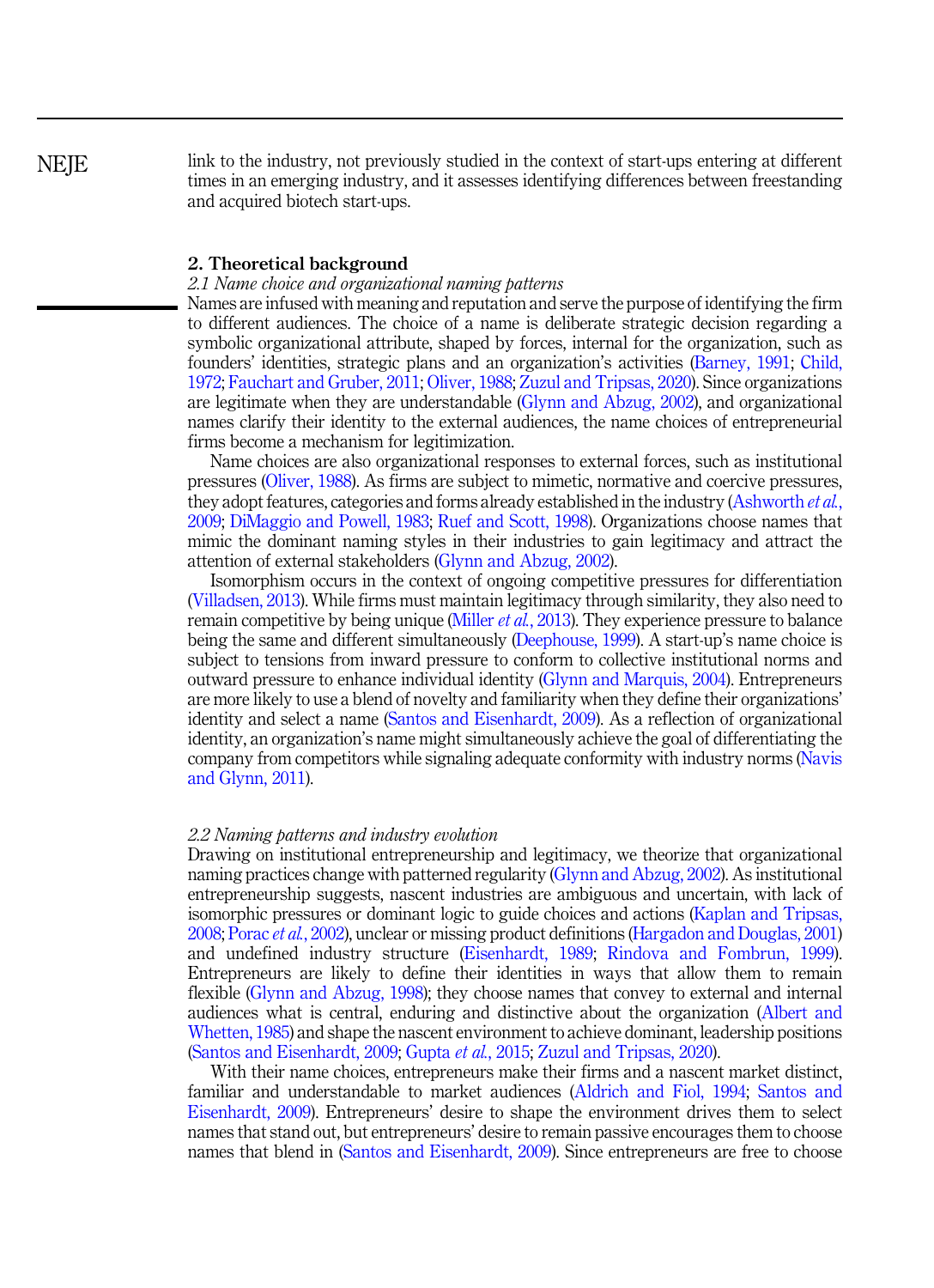innovative and original names that stand out, and names that blend in, there is a greater variety of names and naming practices at the onset of industry evolution. As the industry evolves, an entrepreneur's choice of organizational name represents a means of legitimization to crucial stakeholders, who might not fully understand the nature of new ventures. As startups have restricted access to financial resources and capital, they must become more established and reputable, through the choice of symbols like names, so they can attract potential investors [\(Aldrich and Fiol, 1994](#page-20-0); [Garud](#page-21-0) et al., 2014; [Lounsbury and Glynn, 2001](#page-23-0); [Navis and Glynn, 2010\)](#page-23-0). To obtain legitimacy, firms select names embedded in and synchronized with the industry and its relevant institutions [\(Glynn and Abzug, 2002](#page-22-0)). Names that correspond to expectations of the institutional environment are viewed as more understandable [\(Glynn and Abzug, 1998](#page-22-0)) and enjoy increased survivability [\(Glynn and](#page-22-0) [Marquis, 2004](#page-22-0)).

Once an industry has reached a threshold, entrepreneurs are pressured to simultaneously be different from and similar to other organizations [\(Viladsen, 2013](#page-24-0); [McKnight and Zietsma,](#page-23-0) [2018\)](#page-23-0). Despite isomorphic pressures, more entrepreneurs try to stand out and attract stakeholders' attention, rather than blend in and conform to industry norms, since firms that are different experience less competition and perform better and are more difficult for imitators to target ([Barney, 1991\)](#page-20-0). The legitimacy argument explains only the pressure for similarity. Entrepreneurs commonly choose names that conform to industrial norms, but not all do. The paradigm shifts toward greater fluctuation in variability, though less intense than the fluctuations in variability during nascent years, as during the outset of an industry companies are seeking to establish themselves, but once it reaches a threshold, they want to differentiate themselves. Such cyclical pattern is discussed for established firms in [Fisher](#page-21-0) et al. (2016) who assert that "entrepreneurial ventures confront multiple legitimacy thresholds, as they evolve and grow"(p. 383), because "a new venture's legitimacy declines or is threatened after the single [legitimacy] threshold is crossed" (p. 384). Thus, they argue, the identity of new ventures must evolve in line with changes in the expectations of resource providers.

In the interplay between the two seemingly opposing forces, achieving legitimacy and signaling distinctiveness, we introduce theoretical concepts from the linguistics literature, to explore the naming patterns of start-ups and their effect on different stakeholders' group. We attempt to study the sociolinguistic impact on the naming patterns using the perspective of the Juliet – Joyce dichotomy.

The first theoretical framework—the "Juliet" principle, stems from Shakespeare's line from Romeo and Juliet:"... that which we call a rose, by any other name would smell as sweet ...", suggesting that words have no intrinsic meaning, and instead they acquire their meaning only through the associations that we make with them ([Collins, 1977\)](#page-21-0).

The second framework—the "Joyce" principle—follows the sound symbolism approach, suggesting that the sound of a name conveys a meaning [\(Sapir, 1929](#page-24-0)). Prior research on brand names has identified several characteristics of meaningful brand names that lead to enhanced attitudes towards the brand: name type, names with links to the industry, discipline and technology, name length and name's starting letter (Kohli *et al.*[, 2005;](#page-22-0) [Glynn and Abzug, 2002](#page-22-0); [Bergh](#page-20-0) et al., 1984; [Yorkston and Menon, 2004\)](#page-24-0). Drawing on the Juliet-Joyce dichotomy and the brand literature, we extract several name attributes, including: name type, which depends on the association it evokes (i.e. Juliet principle), name length in syllables (i.e. Joyce principle), the starting letter of the name (i.e. Joyce principle) and specific cues to industry, technology or discipline present in the name (i.e. Juliet principle) [\(Arora](#page-20-0) *et al.*, 2015). As the name attributes have influenced the perception of the products, we find that these name characteristics provide a context, appropriate for studying and understanding their effect insights into the naming patterns of entrepreneurs.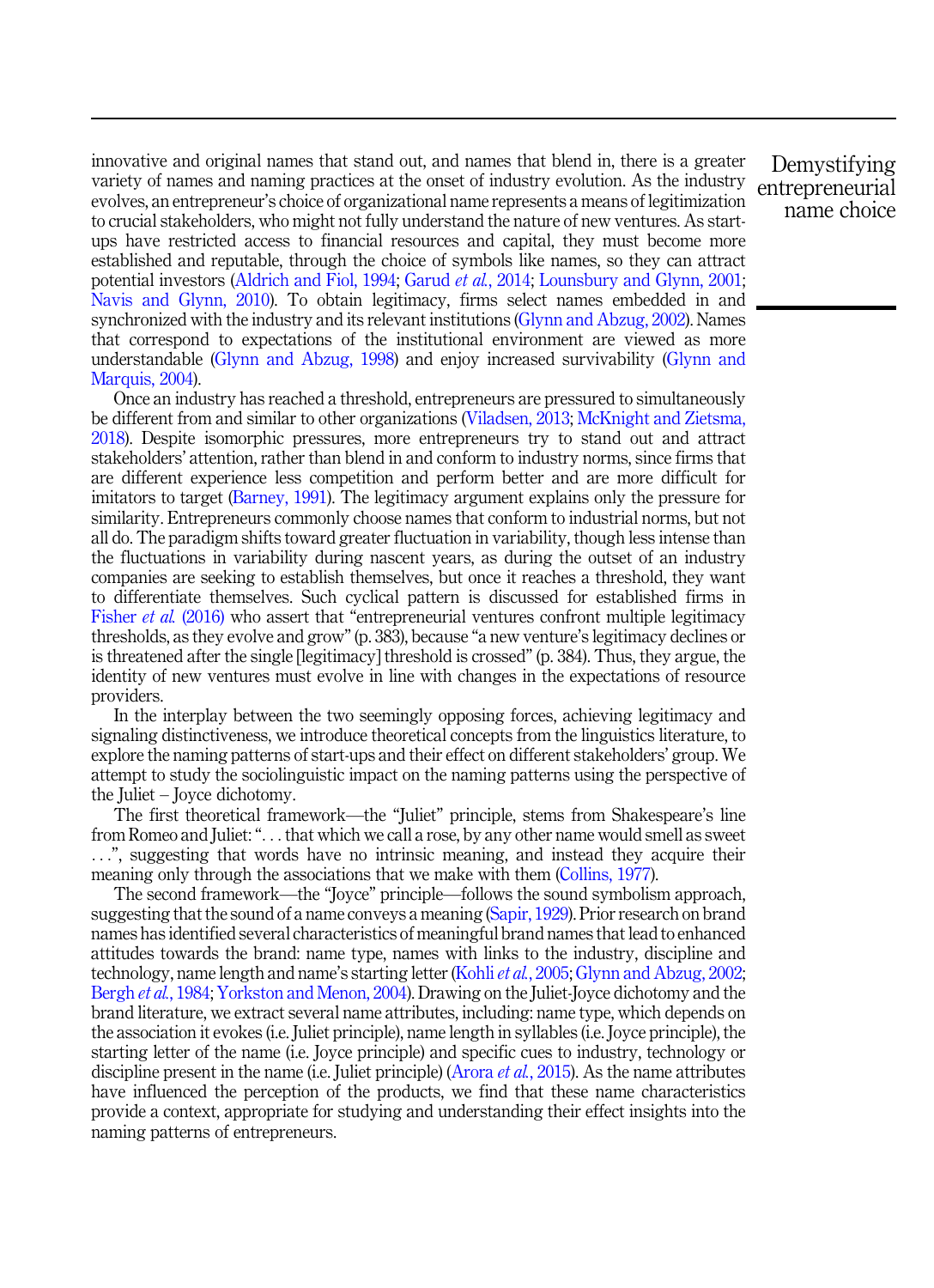#### 3. Hypotheses

#### 3.1 Organizational name length

Length is an objective linguistic structure of the name ([Alter and Oppenheimer, 2009](#page-20-0); [MacKenzie, 2018](#page-23-0)). According to the Joyce hypothesis, it is an attribute that impacts the attractiveness of a name through its phonetic symbolism effect, i.e. the length of the name conveys a meaning (Kohli et al.[, 2005](#page-22-0)). Longer names are less ambiguous, more descriptive and richer ([Glynn and Abzug, 2002\)](#page-22-0). They contain specific cues to a company's business or product and communicate that information to external stakeholders, making the company's identity more transparent and understandable and the companies more trustworthy ([Glynn](#page-22-0) [and Abzug, 2002;](#page-22-0) [Glynn and Marquis, 2006](#page-22-0)).

At the onset of the industry, entrepreneurs choose longer names to overcome the "liability of newness" and make their firms and a nascent market distinct, familiar and understandable ([Aldrich and Fiol, 1994](#page-20-0); [Glynn and Marquis, 2006;](#page-22-0) [Santos and Eisenhardt, 2009](#page-23-0)). Since longer names are more effective in communicating organizations' identity, and organizations are legitimate when they are understandable ([Glynn and Abzug, 2002\)](#page-22-0), choosing a longer name becomes a mechanism for legitimization. We expect a greater proportion of longer names at the onset of the industry, since in the absence of dominant market norms and categories, companies follow the next best rule to survive—choosing a long name.

As the industry evolves and isomorphic pressures emerge, start-ups entering the market face different environment: crowded but less ambiguous and uncertain [\(Covin and Slevin,](#page-21-0) [1990\)](#page-21-0). In their quest for legitimacy, firms do not need to select longer names to clarify their identity and mitigate the effect of environmental uncertainty. Once a dominant market category emerges, new ventures name choices will conform to it ([Glynn and Abzug, 2002\)](#page-22-0). Organizations select names that mimic the dominant naming styles in their industries to gain legitimacy and attract the attention of the external stakeholders ([Glynn and Abzug, 2002\)](#page-22-0). Since longer names are perceived as more complex, exclusive and unique [\(Pathak](#page-23-0) *et al.*, 2017), start-ups are likely to choose shorter names in an effort to blend in.

As the industry continues to evolve, new ventures entering the market face intense competition from incumbents and other start-ups [\(Covin and Slevin, 1990](#page-21-0)). Start-ups seek to appeal to the external stakeholders, while also remain legitimate [\(Deephouse, 1999](#page-21-0)). Once the industry reaches a threshold, entrepreneurs select names that help them blend-in and stand out at the same time, though the proportion of firms who select names that stand out will be smaller than at the onset of the industry. Since long names are perceived as unique and complex, we expect to find a greater proportion of long names once the industry reaches a threshold.

Nascent industries lack dominant industry design, categories and norms ([Suarez](#page-24-0) et al., [2015\)](#page-24-0). Entrepreneurs in such environments engage in sense-giving as they convey to the external stakeholders, their organizational identity and support their perceived trustworthiness [\(Navis and Glynn, 2011](#page-23-0); [Glynn and Marquis, 2006](#page-22-0)). Yet, since there are multiple entrepreneurs in the industry, multiple organizational identities exist, that need to be communicated and explained to the external audiences. Furthermore, at the onset of the industry, fewer start-ups enter the market ([Covin and Slevin, 1990](#page-21-0)). Once in the industry, they experience less intense competition, which encourages their innovativeness, reflected in their name choices. Therefore, a greater variety of organizational names and name lengths will be present in the nascent years of the industry evolution. As the industry evolves and market structures emerge, new ventures are likely to conform to the dominant naming style and the greater variety of names and name lengths diminishes. In addition, the number of start-ups entering the industry increases, leading to more intense competition and stronger push for internal efficiency rather than innovativeness among the firms in the industry ([Covin and](#page-21-0) [Slevin, 1990](#page-21-0)). In that context, we anticipate greater fluctuation in the variety for both organizational identities and start-up names attributes, such as name length, at the onset of

**NEIE**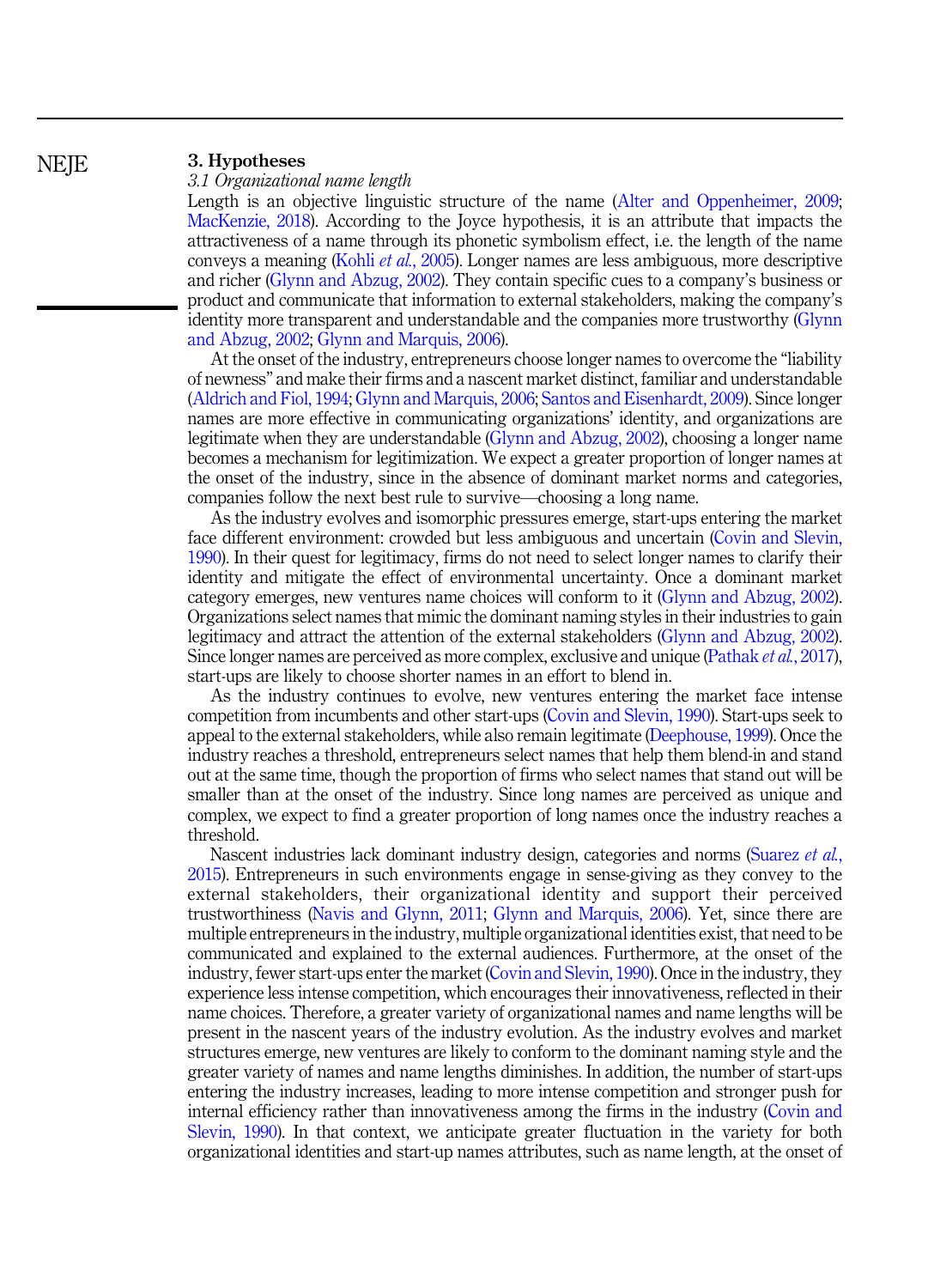<span id="page-8-0"></span>the nascent industry and more stable pattern in the variety of organizational names attributes later.

Therefore,

- $H1a$ . Fluctuations in the variability of organizational name length will decrease in the course of an emerging industry's evolution.
- H1b. The proportion of start-ups with longer names increases during the nascent years of industry evolution and decreases until it has reached a threshold; the proportion of start-ups with shorter names increases as the industry continues to evolve.

#### 3.2 Organizational name starting letter

As Joyce's hypothesis implies, the sound or a starting letter of a word conveys meaning and carries information about the size, speed, strength, weight or another quality of an object ([Bolinger, 1975](#page-20-0); [Hinton](#page-22-0) et al., 1994; [Berlin, 2006](#page-20-0); [Abel and Glinert, 2008](#page-19-0); [Coulter and](#page-21-0) [Coulter, 2010](#page-21-0); Bergh et al.[, 1984;](#page-20-0) [Yorkston and Menon, 2004;](#page-24-0) [Pathak](#page-23-0) et al., 2017). Organizational names are infused with meaning that conveys the identity of their firm to the external audiences, effectively legitimizing them ([Lee, 2001;](#page-22-0) [Sim](#page-24-0) $\tilde{\rm o}$ es *et al.*[, 2005\)](#page-24-0). The main starting letter categories we examine are hard plosive, voiceless consonant or rare sound [\(Klink, 2000](#page-22-0)).

Hard plosives are consonants such as B, D, G, V, N, R, M and L, which, when pronounced, produce an explosive, popping sound ([Klink, 2000](#page-22-0)). Names that start with hard plosives have better recall and recognition (Bergh *et al.*[, 1984](#page-20-0)). Furthermore, they are associated with aggressiveness, power and dominance [\(Bergh](#page-20-0) et al., 1984; [Klink, 2000](#page-22-0); [Abel and Glinert, 2008\)](#page-19-0), which firms signal to their stakeholders vis-à-vis their names.

Names that begin with voiceless consonants such as P, T, K, C and F on the other hand project social politeness, non-threat and non-violence ([Yorkston and Menon, 2004;](#page-24-0) [Bergh](#page-20-0) et al., [1984\)](#page-20-0). Names that start with voiceless consonants evoke nonviolent and non-aggressive preferences for conformity, which firms convey to their external audience, through their name choices.

Finally, names that begin with rare sounds, such as X, Y, Z, W and Q, project uniqueness, exclusivity and innovativeness ([Pathak](#page-23-0) et al., 2017). Names that start with rare sounds communicate the firm's uniqueness and commitment to innovativeness to its stakeholders through the sound of the selected names.

At the onset of the industry, in their quest for legitimacy, new ventures signal their organizational identity to the external stakeholders [\(Glynn and Abzug, 2002](#page-22-0)). In such uncertain environment, entrepreneurs are more likely to choose names, starting with hard plosives as they want to project strength, power, aggression and dominance. The projected image of strength and power is likely to convey to the external stakeholders and investors, the firm's stability, reliability and trustworthiness and effectively legitimize it ([Glynn and](#page-22-0) [Marquis, 2006](#page-22-0)).

Since competition is less intense in the formative years of the biotechnology, when isomorphic pressures have not yet emerged, firms have more resources and freedom to pursue exploration and innovativeness [\(Covin and Slevin, 1990](#page-21-0)). Firms that pursue innovation achieve strong performance and build strategic competitive advantage ([Miller](#page-23-0) [and Shamsie, 1996](#page-23-0)). Names starting with a rare sound project an image of a company adept at developing and innovative product or technology. Such firms are perceived as competitive, solid and trustworthy by external investors and stakeholders. In highly ambiguous environment, entrepreneurs are more likely to choose names, starting with rare sounds that convey innovativeness and uniqueness, so they can be perceived as legitimate [\(Sim](#page-24-0)[oes](#page-24-0) et al.[, 2005\)](#page-24-0).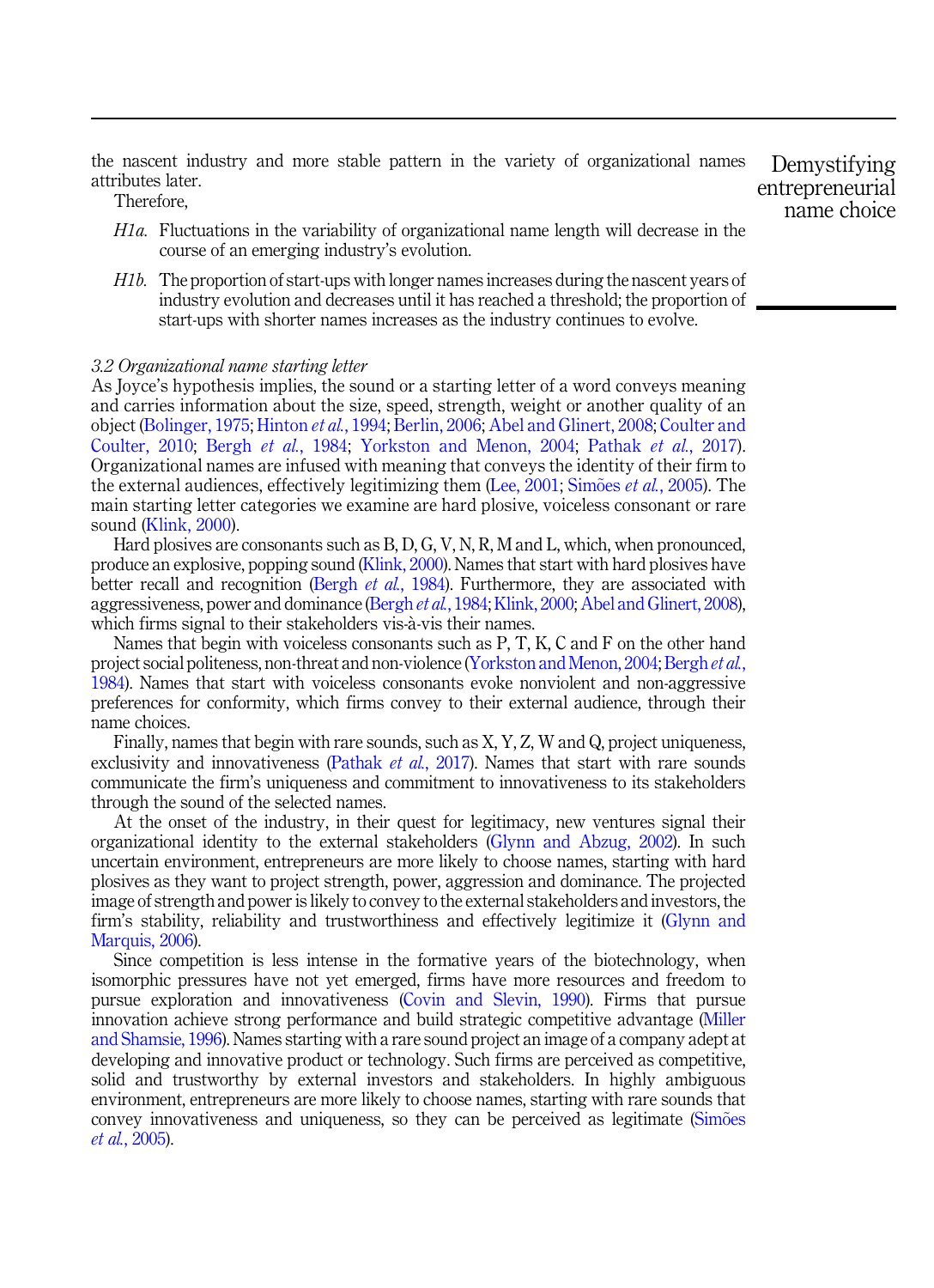<span id="page-9-0"></span>**NEIE** 

As the industry evolves and isomorphic pressures build up, start-ups experience different environment when they enter the industry. They face intensifying competition, emergence of dominant market category and reduced ambiguity [\(Covin and Slevin, 1990](#page-21-0)). In that environment, new ventures no longer need to project aggression, power and dominance; instead, they need to signal their conformity to the emerging industry standard ([Glynn and](#page-22-0) [Abzug, 2002\)](#page-22-0). Entrepreneurs choose names that conform to the dominant naming styles in their industries to gain legitimacy and attract the attention of the external stakeholders ([Glynn and Abzug, 2002\)](#page-22-0). Since, names starting with voiceless consonants are perceived as non-violent, non-threatening and polite [\(Klink, 2000\)](#page-22-0), start-ups will choose names with voiceless consonants, while trying to blend in.

As the industry continues to evolve, entrepreneurs face direct competition from incumbents and other start-ups entering the industry [\(Covin and Slevin, 1990](#page-21-0)). They need to find a balance between being different while also remain legitimate ([Deephouse, 1999](#page-21-0)). New ventures that launch their businesses once the industry reaches a threshold are likely to select names that help them blend-in and stand out at the same time, though the proportion of entrepreneurs who select names that stand out will be smaller than it was at the onset of the industry.

At the onset of the industry, some entrepreneurs reduce ambiguity and complexity by engaging in shaping and co-constructing their markets, as they attempt to dominate them ([Santos and Eisenhardt, 2009\)](#page-23-0). These new ventures are more likely to choose names that start with hard plosives because they seek to actively reshape their environment and signal their stability, power and dominance. On the other hand, start-ups experience less intense competition and pursue innovativeness and exploration. Many entrepreneurs choose names starting with rare sounds, seeking to signal their stability and prospects for developing innovative products or technologies to the external audience. Yet, other new ventures respond passively to the industry evolution and choose not to seek dominance in their industry or signal innovative capabilities. The presence of these different groups of entrepreneurs during an industry's formative years drives the greater variety of organizational names with different starting letters. As the industry evolves and market structures emerge, new ventures conform to the dominant naming style, and the greater fluctuations in variability of names with different starting letters diminish. The number of start-ups entering the industry increases, leading to more intense competition and focus on internal efficiency rather than innovativeness among the firms in the industry ([Covin and](#page-21-0) [Slevin, 1990](#page-21-0)). In that context, we anticipate greater fluctuation in the variety of start-up name attributes, such as the starting letter of the name, at the onset of the nascent industry and more stable pattern in later years.

Therefore,

- H2a. Fluctuations in the variability of an organizational name starting letter will decrease in the course of an emerging industry's evolution.
- H<sub>2b</sub>. The proportion of start-ups with names starting with rare letters and hard plosives increases during the nascent years of industry evolution and decreases until it has reached a threshold; the proportion of start-ups with names that begin with voiceless consonants increases as the industry continues to evolve.

#### 3.3 Organizational name type

The Juliet hypothesis argues, organizational names can be distinguished by the associations they evoke [\(Glynn and Abzug, 2002;](#page-22-0) [Muzellec, 2006](#page-23-0)). Depending on the association evoked, names can be descriptive, when they describe organization's activity, geographic location or a founder's name. They can be abstract, when they are implicitly linked with the organization's activity, made of acronym or freestanding (names with no link to a product/service but with a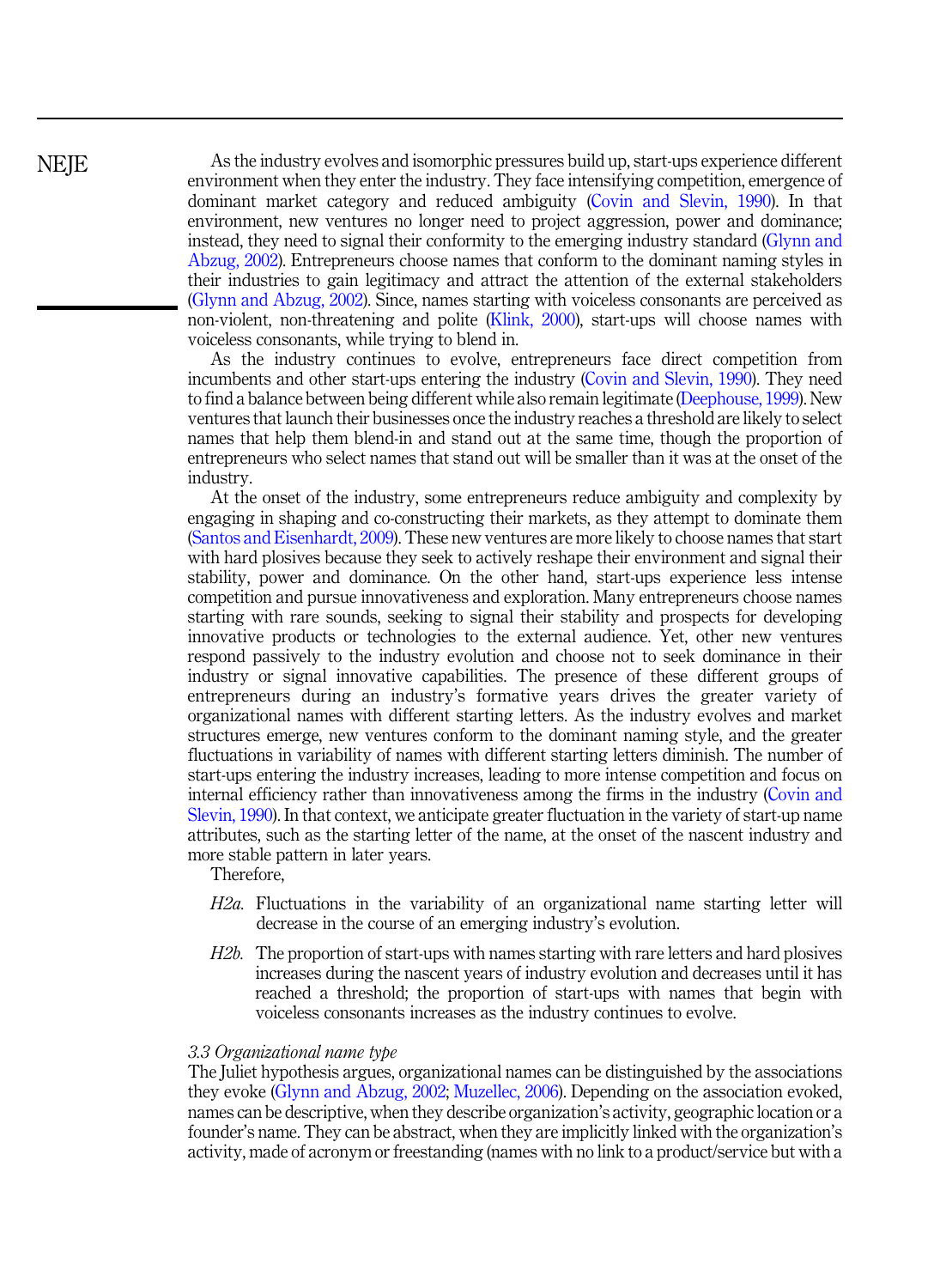<span id="page-10-0"></span>meaning of its own) ([Muzellec, 2006](#page-23-0)). Names with both abstract and descriptive elements are dualistic.

Name type is an attribute that impacts the attractiveness of a name through the meaning of the association it evokes (Kohli, et al.[, 2005;](#page-22-0) [Muzellec, 2006](#page-23-0)). Descriptive names are less ambiguous, rich in details and more specific to a company's business, product or market than abstract names ([Glynn and Abzug, 2002\)](#page-22-0). To offset the "liability of newness" entrepreneurs signal and communicate information about their identity to the external stakeholders through their naming practices ([Glynn and Marquis, 2006](#page-22-0)). Choosing a descriptive name becomes critical for the legitimacy of a start-up [\(Lounsbury and Glynn, 2001](#page-23-0)).

At the onset of the industry, entrepreneurs choose descriptive names to make their firms and the nascent market distinct, familiar and understandable to ensure their survival ([Aldrich and Fiol, 1994](#page-20-0); [Glynn and Abzug, 2002;](#page-22-0) [Glynn and Marquis, 2006;](#page-22-0) [Santos and](#page-23-0) [Eisenhardt, 2009](#page-23-0)) We anticipate greater proportion of descriptive names, since they make the company's identity more transparent and understandable, and the companies more trustworthy and effectively legitimize them [\(Glynn and Abzug, 2002;](#page-22-0) [Glynn and](#page-22-0) [Marquis, 2006](#page-22-0)).

As the industry evolves and isomorphic pressures build up, new ventures entering the market mimic the dominant naming styles in their industries to gain legitimacy and attract the attention of external stakeholders ([Glynn and Abzug, 2002\)](#page-22-0). Entrepreneurs entering the market face less ambiguous and uncertain environment because of the established industry standard [\(Covin and Slevin, 1990](#page-21-0)). Since a dominant market standard has emerged, start-ups don't need to convey information about their identity to gain legitimacy. They need to follow the naming practices of the dominant naming style in their industry. In that context, we anticipate that the proportion of descriptive names would decrease as the industry evolves.

As the industry continues to evolve, start-ups entering the market experience intense competition ([Covin and Slevin, 1990\)](#page-21-0). They need to be different and innovate, to appeal to their external stakeholders while also remain legitimate [\(Deephouse, 1999;](#page-21-0) [Villadsen, 2013\)](#page-24-0). New ventures that launch their businesses once the industry reaches a threshold, select names that help them blend-in and stand out at the same time, though the proportion of entrepreneurs who select names that stand out will be smaller than at the onset of the industry). Since abstract and dualistic names are perceived as more complex, exclusive and unique [\(Pathak,](#page-23-0) *et al.*, 2017), start-ups choose more abstract and dualistic names in an effort to differentiate.

At the onset of the industry entrepreneurs engage in sense-giving, by communicating their organizational identity through their name choices ([Navis and Glynn, 2011;](#page-23-0) [Glynn and](#page-22-0) [Marquis, 2006](#page-22-0)). Since there are multiple entrepreneurs, multiple organizational identities exist, that need to be communicated and explained to the external audiences. A greater variety of organizational name types will be present in the nascent years of the industry evolution. As the industry evolves and market structures emerge, new ventures conform to the dominant naming style and the greater variety of name types subsides. In that context, we anticipate greater fluctuation in the variety of organizational identities and start-up names' attributes, such as name type at the onset of the nascent industry and more stable pattern in the variety of organizational names attributes later.

Therefore,

- H3a. Fluctuations in the variability in organizational name type will decrease in the course of an emerging industry's evolution.
- H3b. The proportion of start-ups with descriptive names increases during the nascent years of industry evolution and once it has reached a threshold; the proportion of start-ups with abstract and dualistic names increases as the industry continues to evolve.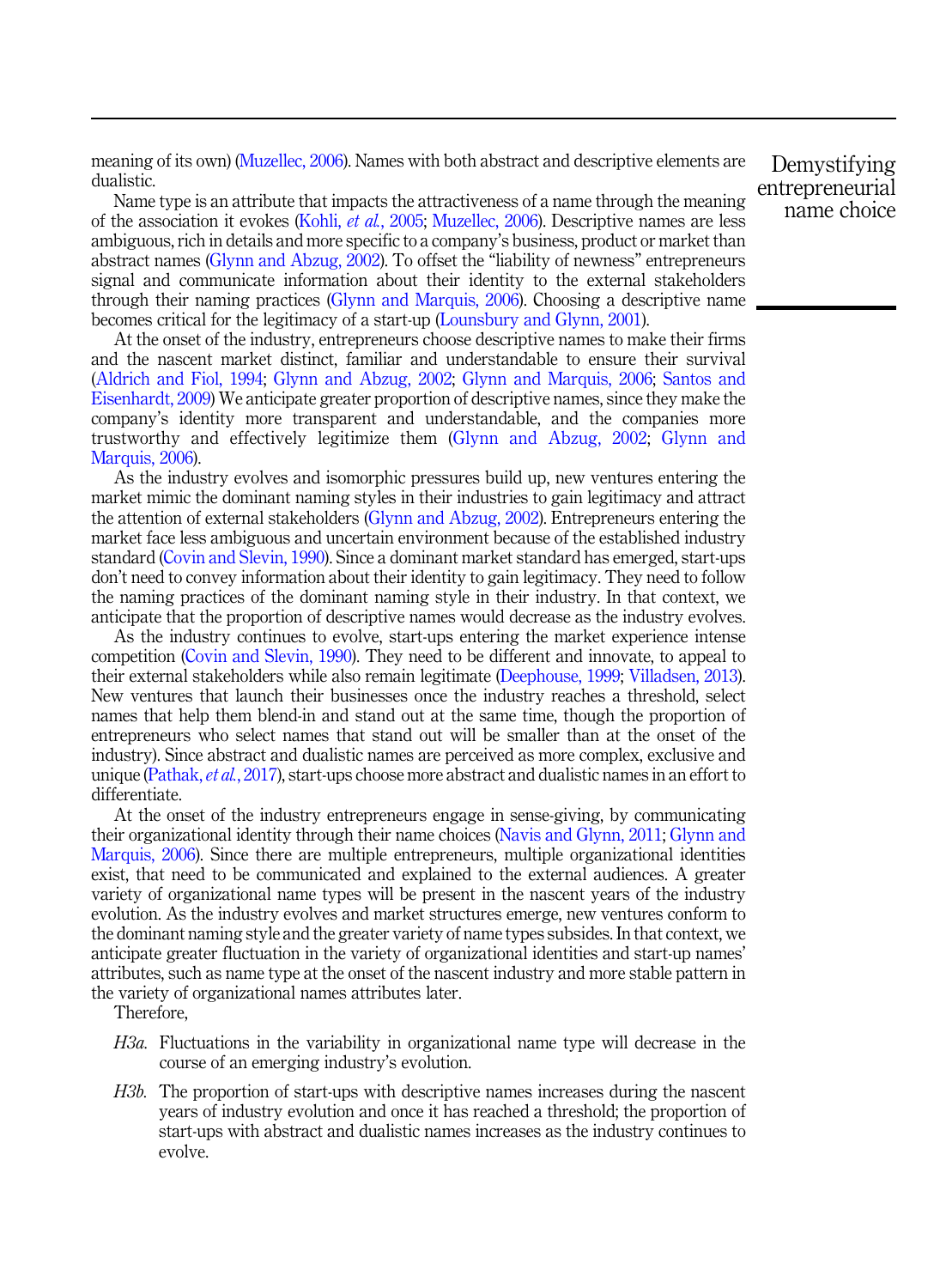#### 3.4 Organizational names with links to the industry

Integrating the industry in an organization's name represents a symbol of conformity to an industry's norms, over which a company has full control. For example, during the Internet euphoria of 1998/1999, companies rushed to purchase legitimacy symbolically by incorporating a *dot com* appendix to their names, just as they symbolically detached from the industry when the dot-com bubble burst by removing Internet associations from their names [\(Glynn and Marquis, 2004](#page-22-0)). Including the moniker of market category to which an organization claims membership in the organization's name itself reduces uncertainty for and draws support from the company's stakeholders ([Smith and Chae, 2016\)](#page-24-0). Greater conformity of an organization's name to general industry naming trends thus associates with lower organizational mortality ([Kuilman and Wezel, 2013](#page-22-0)). Signaling identity to stakeholders through name selection to obtain even superficial legitimacy is vital when information on a company and its quality is difficult or costly to acquire [\(Smith and Chae, 2016](#page-24-0)). Research suggests that access to capital, markets and governmental protection depends on such legitimacy ([Aldrich and Fiol, 1994\)](#page-20-0). To appeal to stakeholders for vital resources, start-ups convey an appropriate image that accords with industry stakeholders' expectations, often through their identity that is reflected partially in an organization's name [\(Sim](#page-24-0)ões *et al.*[, 2005\)](#page-24-0).

The choice of an organization's name has important implications in terms of who or what is referred to when the name is spoken and what the organization's pursuits are ([Bruscella,](#page-20-0) [2015\)](#page-20-0). The degree to which an organization's name resonates with employees, customers and other audiences determines the extent of the organization's legitimacy ([Kulvisaechana, 2009\)](#page-22-0), and therefore, the ability to obtain vital resources. For example, in the context of hedge funds, [Smith \(2010\)](#page-24-0) argues that investors allocate capital more readily to funds that conform, superficially or in reality, to the central investment tendencies of the industry and one way to signal conformity is selecting a name that includes the company's product, market or a similar identifier to communicate to investors the kind of work the company wants investors to perceive that the company does. The effectiveness of naming an organization by its work, even when superficial, was recognized by [Bricker \(2014\),](#page-20-0) who exposed the success of antienvironmental think tanks that tried to conceal industry ties by misleadingly integrating greenness into their organization's names (e.g. Citizens for the Environment and Greening Earth Society).

During the nascent period of a new market category's development (e.g. a business environment that has not yet been defined), a clear prototypical organization for others to imitate is absent, and entrepreneurs in such environments must exemplify defining attributes of the new market category, thereby serving as a prototype to reduce ambiguity and complexity and support investor confidence in the entrepreneur's predictability [\(Navis and](#page-23-0) [Glynn, 2011](#page-23-0)). In nascent industries, entrepreneurs use their agency to shape the industry ([Dorado, 2005](#page-21-0)) by engaging in sense-giving to stakeholders [\(Navis and Glynn, 2010](#page-23-0)). Among multiple entrepreneurs, multiple prototypes exist as a market category emerges. Given the lack of a dominant industry design and norms, greater fluctuation in both organizational identities and characteristics of start-up names are expected.

As industries evolve and environmental structures emerge, a different, often lessentrepreneurial, strategic posture is adopted [\(Covin and Slevin, 1990\)](#page-21-0), prompting selection of less-ambiguous organizational identities and choices of names linked to a market category (in this case, a new industry) [\(Glynn and Marquis, 2007](#page-22-0)). Organizations change their names to conform to prototypical naming styles in their industries and attract greater stakeholder attention [\(Glynn and Abzug, 2002\)](#page-22-0). Companies that launch their businesses in established industries commonly choose names accordingly, and as the industry continues to evolve, start-ups begin to experience direct competition from incumbents and thus experience greater pressures for legitimization, in comparison to a nascent industry. As the industry evolved, multiple horizontal alliances among incumbents appeared in biotechnology that

**NEIE**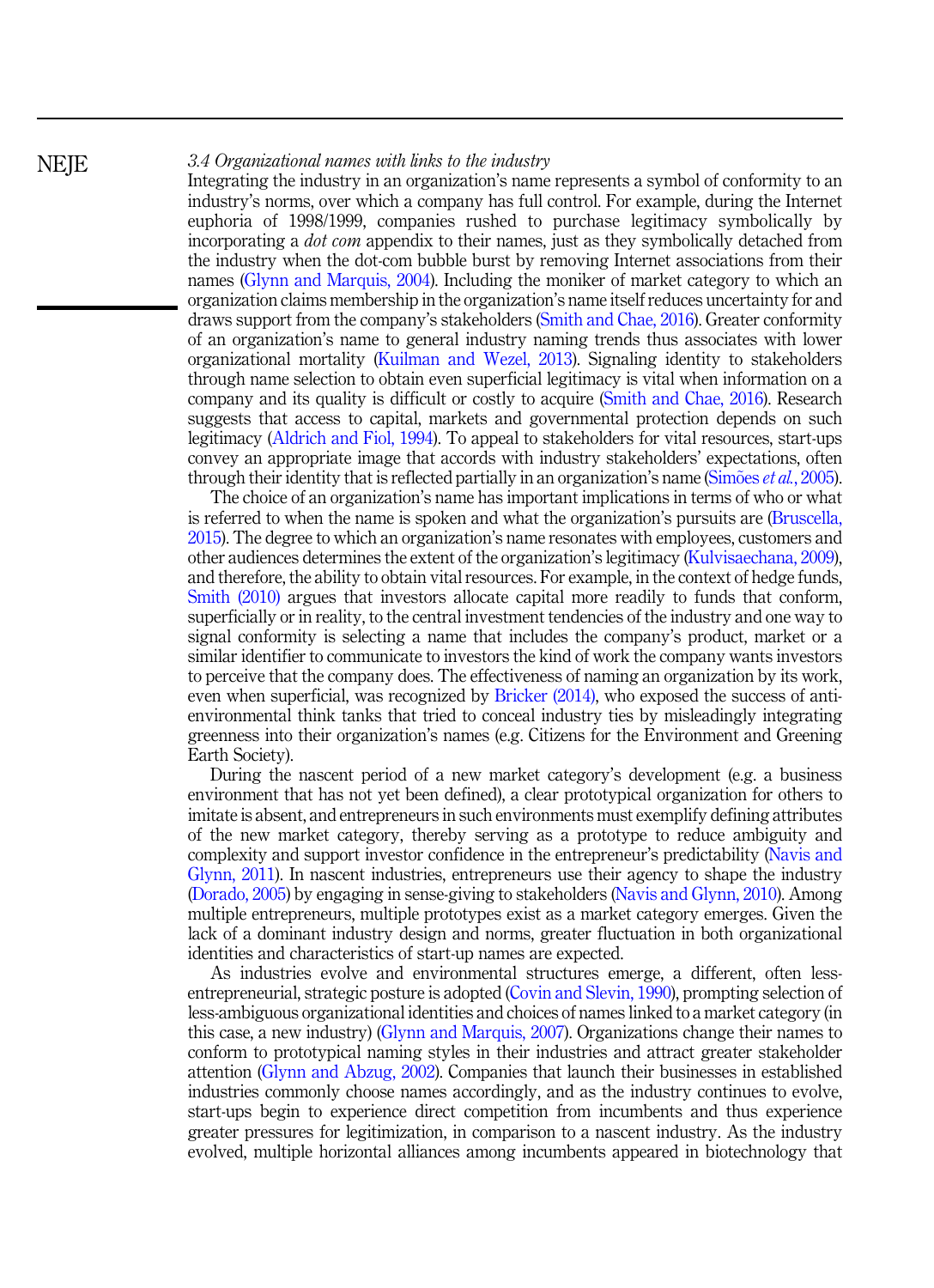<span id="page-12-0"></span>discouraged start-ups [\(Calabrese](#page-20-0) *et al.*, 2000). As the number of new entrants peaks, competition intensifies and multiple start-ups seek capital to support their ground-breaking ideas, a time we expect entrepreneurs to adopt more familiar templates to appeal to prospective investors, but the trend reverses as start-ups try to differentiate themselves. As the industry continues to evolve, entrepreneurs are more likely to choose names that integrate cues that link the start-up with the industry directly (e.g. biotechnology and pharmaceuticals) to signal legitimacy. Due to a lack of established, dominant designs for firms to conform to at the onset of the industry, and competitive pressures that force start-ups to differentiate once an industry has reached a threshold, cues in names are specific to an applied research field, such as R&D/technology (e.g. lab, laboratory and science) and/or to a discipline (e.g. oncology, neuroscience, genetics and immunology). During early years of industry evolution, fewer organizational forms exist, making it less crowded, and less crowded industries are characterized by less competition, which means greater resources for firms in the industry. Additional resources motivate firms to be even more daring in their explorations and innovativeness, reflected in their name choices. Therefore,

 $H<sub>4</sub>$ . The proportion of start-ups with names with links to a discipline and/or technology increases during the nascent years of industry evolution and once it has reached a threshold; the proportion of start-ups with names with links to the biotechnology industry increases as the industry continues to evolve.

#### 3.5 Organizational naming patterns of acquired versus freestanding companies

Organizations respond to isomorphic pressures to gain legitimacy, enhance access to resources and increase their chances of survival ([DiMaggio and Powell, 1983](#page-21-0)). Start-ups can overcome the liability of newness and become legitimate to stakeholders as they conform to industry norms and mimic the name attributes of successful companies in the industry [\(Fox,](#page-21-0) [2010\)](#page-21-0). While launching their business, many start-ups succumb to isomorphic pressures to conform to industry naming patterns. Entrepreneurial firms overcome their inherent liability of newness through conformity, which legitimizes them and allows them to access resources easily ([Aldrich and Fiol, 1994;](#page-20-0) [Garud](#page-21-0) et al., 2014; [Lounsbury and Glynn, 2001;](#page-23-0) [Navis and](#page-23-0) [Glynn, 2010](#page-23-0)). Ample access to resources likely facilitates development of groundbreaking products or technologies, strengthening a firm's chances of remaining freestanding.

Not all start-ups enter the biotechnology industry with the goal to remain independent. For a number of entrepreneurial ventures, as suggested by the institutional entrepreneurship, they strive to reshape their surroundings and dominate the environment, while remaining freestanding ([Santos and Eisenhardt, 2009\)](#page-23-0). Other start-ups, however, launch their businesses to develop groundbreaking research, gain prominence, capture the attention of large industry companies and be acquired [\(Kolchinsky, 2004](#page-22-0); [Patzelt and Audretsch, 2008\)](#page-23-0). Such start-ups focus on standing out rather than blending in, and entrepreneurs are thus likely to opt for names that differentiate the company and create distinction, which is likely to result in acquisition of the start-up by a large industry company. Therefore,

H5. Attributes of freestanding start-up names are different from attributes of acquired start-up names.

#### 4. Data and method

#### 4.1 Sample and data

We content analyzed the names of all firms in the contemporary US biotechnology industry during its nascent years. Following prior research [\(Argyres and Liebeskind, 2002;](#page-20-0) [Shan](#page-24-0) et al., [1994\)](#page-24-0), we consider 1973, the year during which recombinant-DNA technology was invented,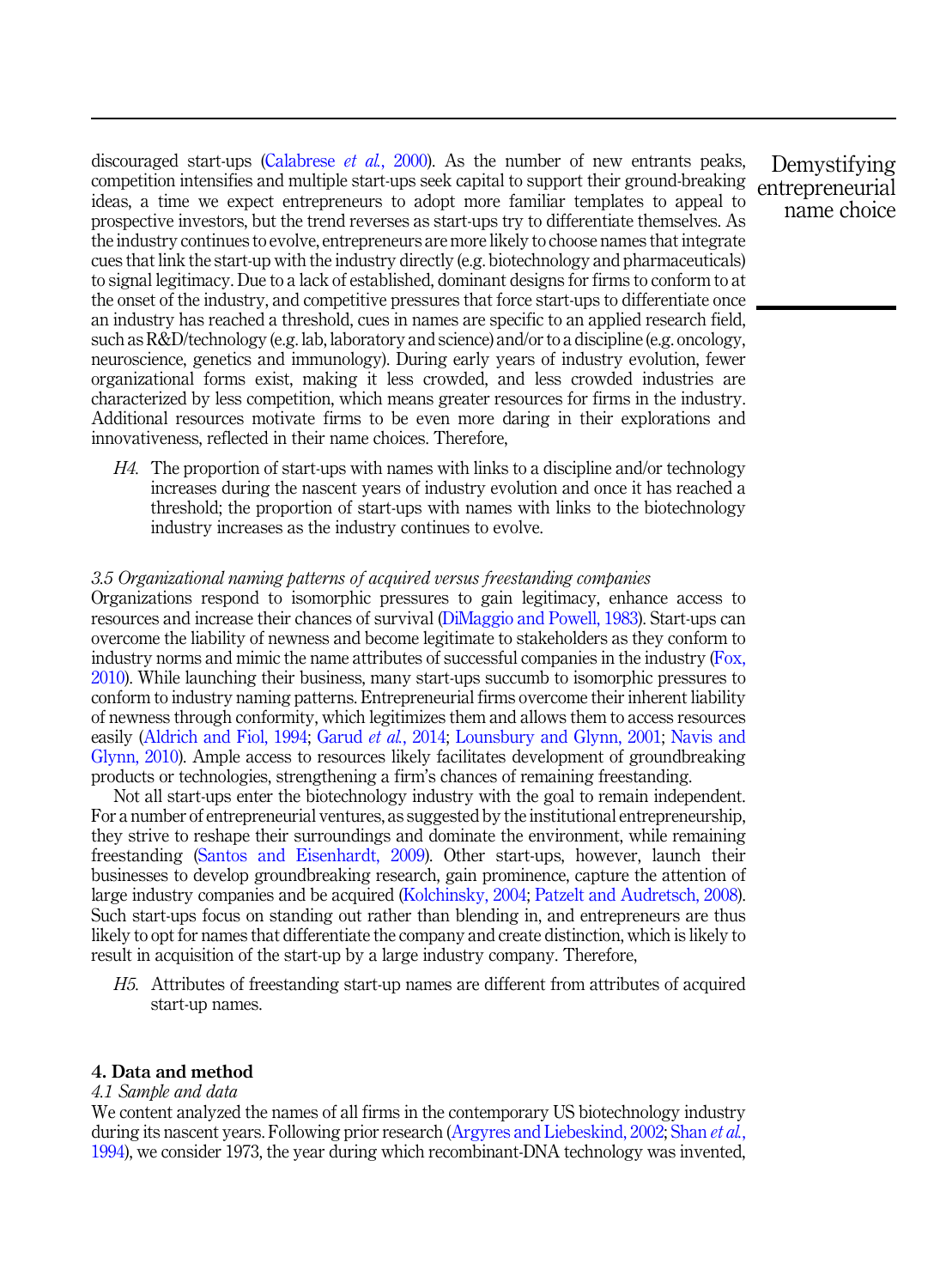**NEIE** 

as the first year of the industry, or the beginning of the nascent period in the evolution of biotechnology. In line with [Chandler](#page-21-0)'s (1990) and [Klepper and Graddy](#page-22-0)'s (1990) argument that the maturity of an industry begins with a shakeout period and consolidation, we use 1999 as the final year of the nascent period of modern biotechnology because by the end of that year, only a handful of start-ups were acquired by incumbents and no signs of consolidation have been observed since ([Argyres and Liebeskind, 2002](#page-20-0)). At the beginning of 2000, the biotechnology industry was characterized by heavy M&As, consistent with the expected industry shakeout and consolidation during maturity ([Chandler, 1990;](#page-21-0) [Klapper and](#page-22-0) [Graddy, 1990](#page-22-0)).

We obtained data from Standard and Poor's Net Advantage, a comprehensive source of investment information. Descriptions of companies, industries and mutual funds are included in the dataset, which covers more than 3 million private and public companies. Industry trends, forecasts, major companies, financial ratios and statistics are also included. Research consistently considers three SIC codes as representative of the pharmaceutical and biotech industry ([Rothaermel and Thursby, 2007;](#page-23-0) [George](#page-21-0) et al., 2001, [2008;](#page-21-0) [Demirkan and Demirkan,](#page-21-0) [2012\)](#page-21-0). Following prior studies, we restricted the sample to three SIC codes—pharmaceutical preparations (SIC#2834), in vitro and in vivo diagnostic substances (SIC#2835), and biological products except diagnostic products (SIC#2836), as they have consistently been used to represent the pharmaceutical and biotechnology industries. We further limited the sample to firms with primary industry designations as *biotechnology*, resulting in a final sample of 441 start-ups that launched their businesses during the twenty-seven years of biotechnology industry evolution.

We use a concurrent mixed-methods framework that combines content analysis of names with logistic regression as complementing tools of research, not as a sum of methods ([Creswell, 2003\)](#page-21-0). Name length and whether a name begins with rare sounds or plosives were determined objectively. Name type and whether a name links to a discipline, industry or technology were coded by the authors. Each author coded relevant variables separately, and results were compared. Acceptable interrater reliability corresponds to a Cronbach's alpha coefficient of 0.70 (Riffe et al.[, 2005\)](#page-23-0), and our interrater reliability was between 0.85 and 0.90, with discrepancies resolved through discussions. Drawing from extant research [\(Bergh](#page-20-0) et al., [1984;](#page-20-0) [Klink, 2000;](#page-22-0) [Glynn and Abzug, 2002;](#page-22-0) [Yorkston and Menon, 2004](#page-24-0); [Muzellec, 2006](#page-23-0)), we identified potential name attributes and developed a coding scheme to capture, as comprehensively as possible, all of them. We analyzed only eight name attributes. Variable descriptions and coding appear in [Table 1](#page-14-0), with the full sample of coding schema available on request.

4.1.1 Name length fluctuation. Following prior research ([Glynn and Abzug, 2002\)](#page-22-0), we measured organizational name length as a name's length in syllables. We used the variance of name length in syllabus over time, calculated as the standard deviation from the average.

4.1.2 Name length proportion. Following prior research [\(Podacar](#page-23-0) et al., 2021), we used three categories for name length—short (i.e. 1 or 2 syllables), medium (i.e. 3 or 4 syllables) and long (i.e. 5 or more syllables). We calculated the variable as the proportion of the total number of firms in each category.

4.1.3 Starting letter fluctuation. To measure the fluctuation in the starting letter, we used the Blau index ([Blau, 1977\)](#page-20-0) as a measure of diversity. It is calculated using formula  $B = [1-\Sigma(\pi)^2]$ , where p is the percentage of members in the *i*-th category group.

Blau index captures the relative heterogeneity of the population. We used it to examine the category distribution of start-up name attributes. The categories used matched the start-up name attributes we explored in our study: rare sounds, hard plosives and voiceless consonants. We also used a category "other" for all other firm names that didn't start with a rare sound, hard plosive or a voiceless consonant. We then plotted the Blau values to visualize fluctuations in the variability in the proportion of firms with certain name attributes.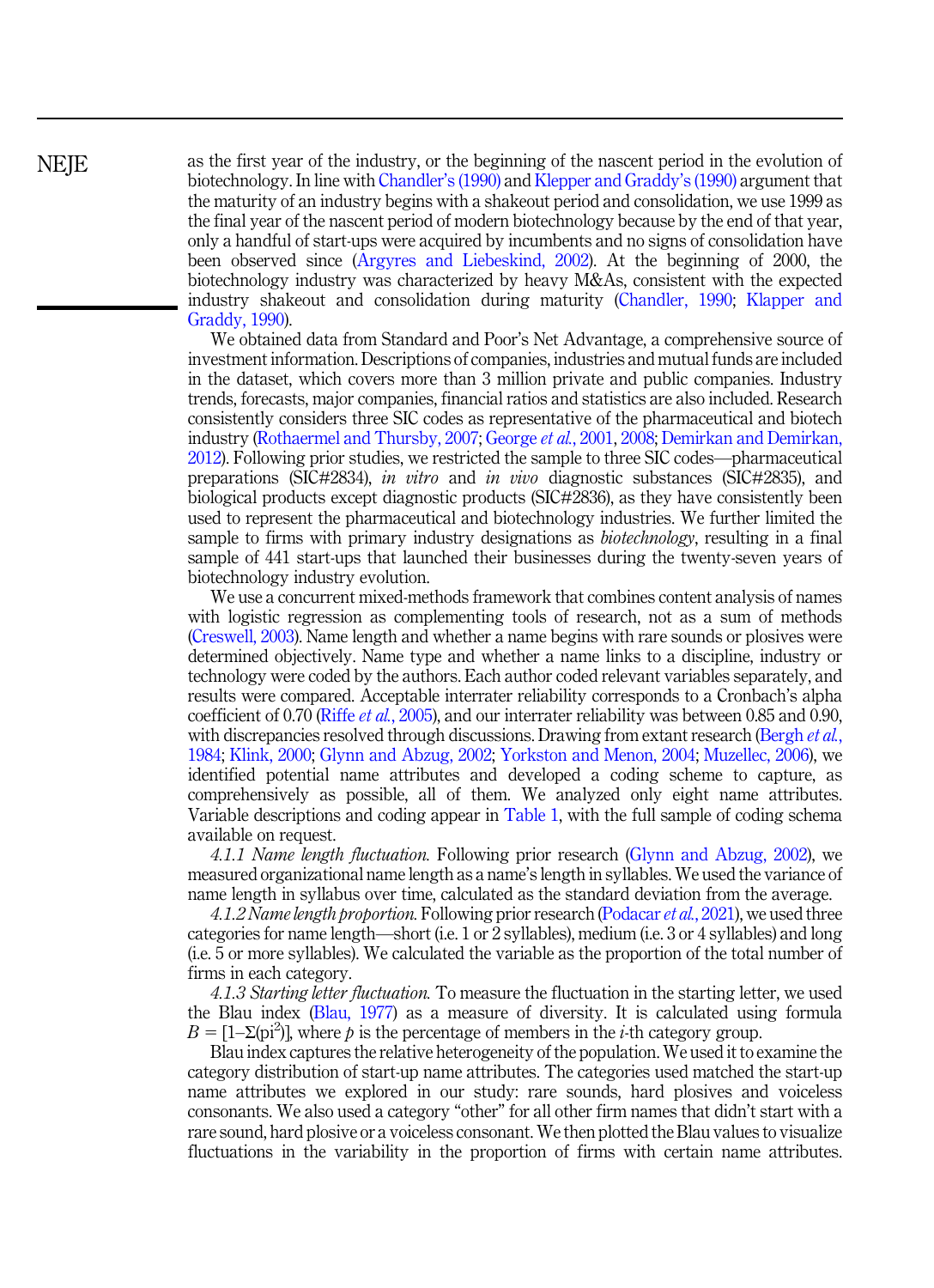<span id="page-14-0"></span>

| Name attribute variables                    | Name attribute variables description                                                                                                                                                          | Demystifying<br>entrepreneurial          |
|---------------------------------------------|-----------------------------------------------------------------------------------------------------------------------------------------------------------------------------------------------|------------------------------------------|
| <b>Name</b>                                 | The full name of the entity at time of birth                                                                                                                                                  | name choice                              |
| Length (symbols)                            | Count of the number of symbols in the name of the entity                                                                                                                                      |                                          |
| Starting letter is rare                     | Binary variable (Yes/No) capturing if the name starts with $X, Z, Q, Y, W, H$                                                                                                                 |                                          |
| Starting letter is hard plosive             | Binary variable (Yes/No) capturing if the name starts with D, G, B, L, R, M, N                                                                                                                |                                          |
| Starting letter is a voiceless<br>consonant | Binary variable (Yes/No) capturing if the name starts with K, T, P, C, F or S                                                                                                                 |                                          |
| Name type                                   | Categorical variable (descriptive, abstract and dualistic) capturing the<br>association the name of the entity evokes                                                                         |                                          |
| Name with an industry cue                   | Binary variable (Yes/No) capturing if the name contains a link/cue to the<br>biotechnology industry, such as "biotech", "biotechnology", etc.                                                 |                                          |
| Name with a discipline cue                  | Binary variable (Yes/No) capturing if the name contains a link/cue to the<br>specific discipline, such as "proteins", "enzymes", "antibodies", "liposomes",<br>"polymers" etc.                |                                          |
| Name with a technology cue                  | Binary variable (Yes/No) capturing if the name contains a link/cue to<br>technology, such as "informatics", "IT", "bioinformatics", "engineering",<br>"laboratories", "R&D", "research", etc. | Table 1.<br>Name attributes<br>variables |

Values closer to 1 suggest that there is greater diversity in the categories of starting letters, while values closer to 0, imply no diversity in the categories of starting letters.

4.1.4 Starting letter proportion. We used three categories for starting letter—rare sounds (i.e. names that begin with X, Z, Q, Y, W and H), hard/voice consonant plosives (i.e. names that begin with D, G, B, L, R, M and N) and voiceless consonants (i.e. names that begin with K, T, P, C, F and S). We calculated the variable using a method applied in prior research [\(Bergh](#page-20-0) et al., [1984;](#page-20-0) [Abel and Glinert, 2008\)](#page-19-0).

4.1.5 Name type fluctuations. According to [Muzellec](#page-23-0)'s (2006) taxonomy of corporate brand names, companies manage their choice of brand name to evoke associations. Based on the type of association evoked, names can be descriptive (i.e. an explicit association with a product offered), geographic (i.e. association with a location), patronymic (i.e. association with a founder's name), acronymic (i.e. a short form of a name), associative (i.e. an implicit association with a product offered) and freestanding (i.e. arbitrary and abstract names). Since most names in the sample were either descriptive or freestanding, or contained elements of both, we combined the three descriptive name types (i.e. descriptive, patronymic and geographic) into one descriptive name category. We similarly combined the three abstract name types (i.e. acronymic, associative and freestanding) into one abstract name category. We created a third name type category—dualistic—and assigned names with both abstract and descriptive cues to it. To capture name type fluctuations in diversity, we again used Blau'[s \(1977\)](#page-20-0) method, calculating a diversity index for descriptive, dualistic and abstract name categories.

4.1.6 Name type proportion. We calculated name type proportion as the proportion of the total number of firms in each of the three name type categories—descriptive, abstract and dualistic.

4.1.7 Domain links proportion. We used three categories to describe the domain link of names: industry specific cues (i.e. names with a cue to the biotechnology industry, such as biotech and biotechnology); discipline specific cues (i.e. names with a link to a discipline, such as proteins, enzymes, antibodies, liposomes and polymers); and technology specific cues (i.e. names with a link to a technology, such as informatics, IT, bioinformatics, engineering, laboratories, R&D and research). We calculated the variable as the proportion of the total number of firms in each category.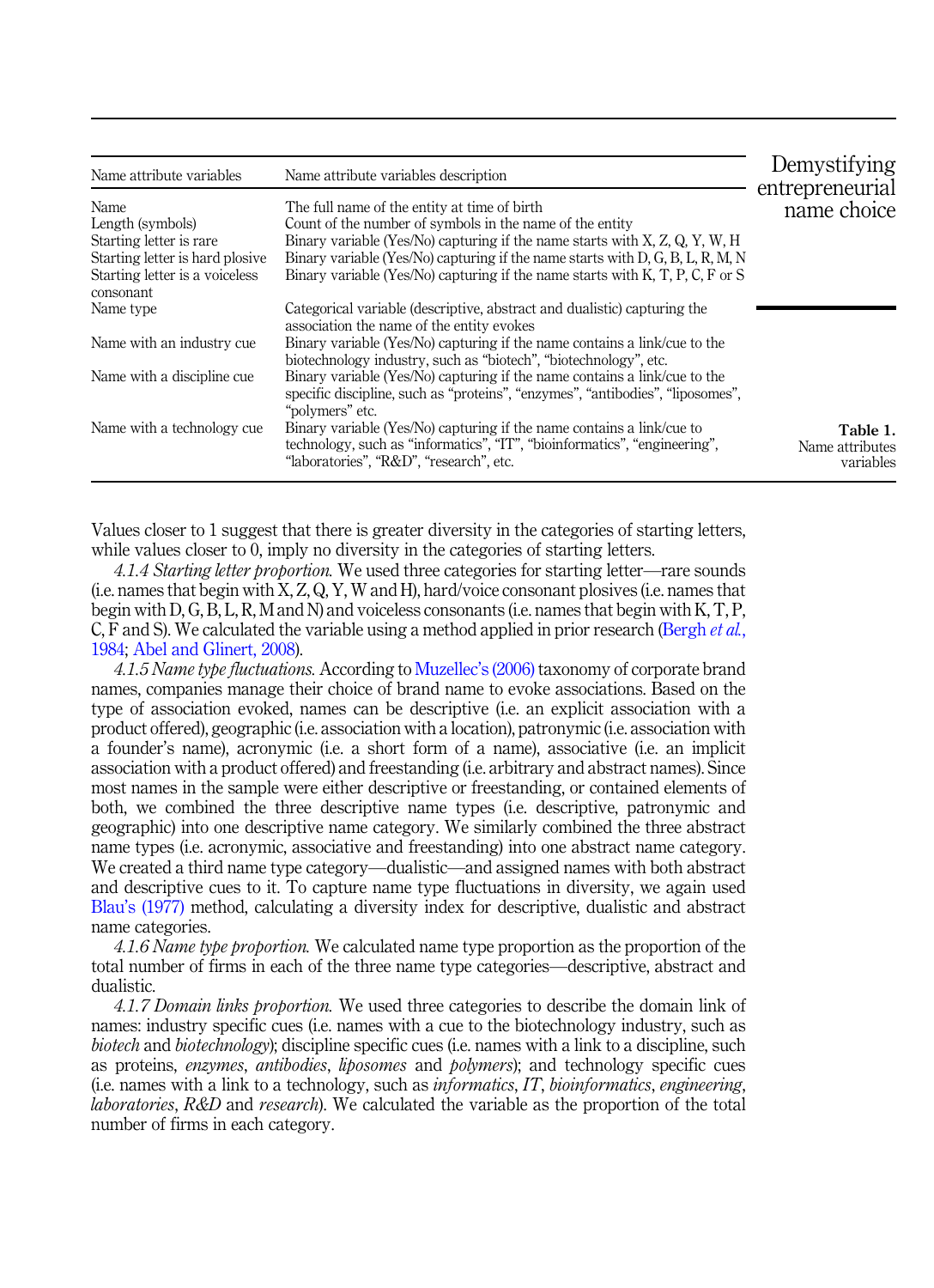#### 5. Results

We examine trends in organizational naming for name attributes such as name length, starting letter, name type and domain links. We find that firms that enter a nascent industry use different organizational naming patterns than firms that enter at a later point during and emerging industry's evolution, regarding name length, starting letter, name type and domain links. We also find that operating and acquired companies' naming patterns are different. Figure 1 shows name length fluctuations in variability for the study period. The fluctuations in variability in new ventures name length fluctuated more sharply during early years of biotechnology's evolution, but those fluctuations decreased as the industry continued to evolve. Name length fluctuations were still intense during the later years, but less so than at the onset. Thus, during early years of the biotechnology industry, organizational name length had greater fluctuations in variability than during later years, supporting [H1a.](#page-8-0)

Figure 1 also shows the trends for the percentage of firms in terms of their name length, aggregated into 5-year periods. The results reflected in Figure 1 suggest that the proportion of entrepreneurial firms with longer names increased during the industry's nascent years. Contrary to what was hypothesized, as the industry continued to evolve, the length of startup's names peaked. We found a similar trend for shorter names, but the proportion of medium length names had a decreasing trend. Thus, [H1b](#page-8-0) was not supported.

Figure 2 shows the plotted trends of organizational names based on starting letters. In support of [H2a,](#page-9-0) the plot suggests high fluctuations in variability of name starting letters during biotechnology's early years, which decrease as the emerging industry continued to evolve.

Figure 2 also shows trends regarding the percentage of organizational names that began with plosives, voiceless consonants and rare sounds, aggregated into 5-year periods. Entrepreneurs appear to have selected greater names with rare sounds during early years, and the trend decreased as the industry evolved, supporting [H2b.](#page-9-0) However, the proportion of names with hard plosives decreased at the onset of the industry and once it reached a tipping point. As the industry continued to evolve, they peaked. Similarly, names that began with voiceless consonants trended counter to our prediction; the proportion of names that began with a voiceless consonant increased, generally, but reached the lowest point as the industry continued to evolve. Thus, [H2b](#page-9-0) was partially supported.

[Figure 3](#page-16-0) shows trends regarding organizational names based on type of name category. The plot suggests high fluctuations in variability of name types during early years of



Figure 1. Fluctuation in name length (syllables) variability [\(H1a\)](#page-8-0) and proportion of name length categories [\(H1b\)](#page-8-0)



Fluctuation in starting letter variability (H<sub>2a</sub>) and proportion of names that start with special letter [\(H2b](#page-9-0))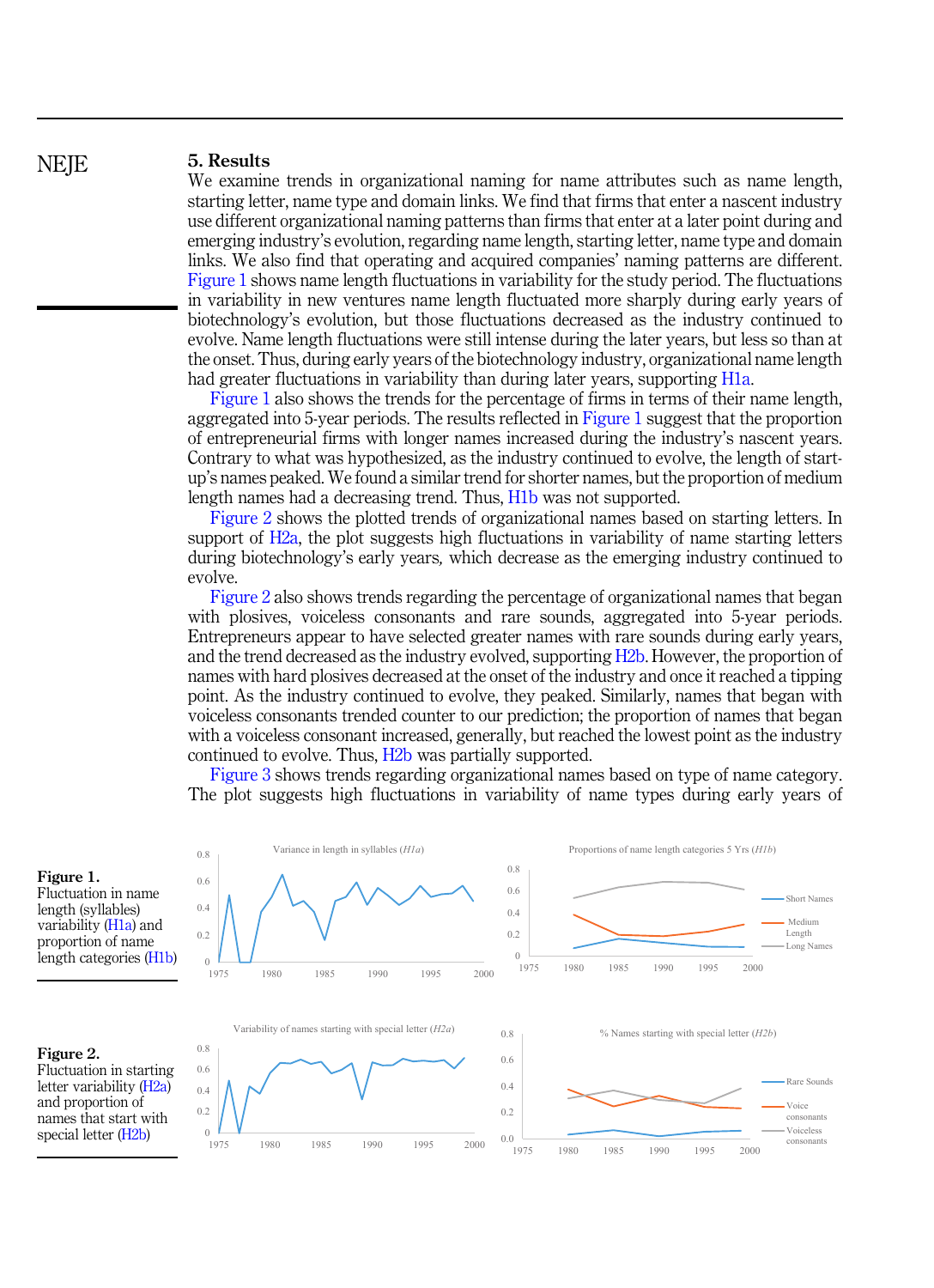<span id="page-16-0"></span>biotechnology's evolution, which decreases as the emerging industry continued to evolve, which provides support [H3a](#page-10-0).

Figure 3 shows trends in organizational name types aggregated into 5-year periods. Results suggest that entrepreneurs selected names that were more descriptive during early years, and the trend decreased once the industry reached a threshold. As the industry evolved, start-up names became more abstract and dualistic, supporting [H3b.](#page-10-0)

Figure 4 shows trends of the percentage of organizational names with cues to the industry, discipline and technology, aggregated to 5-year periods. The plots suggest a prevalence of organizational names with links to the industry as the industry continued to evolve, not during its formative years. We found a greater proportion of organizational names with links to their respective disciplines and technologies during nascent years and once the industry reached a tipping point, supporting [H4.](#page-12-0)

[H5](#page-12-0) suggests that start-up name attributes are different for freestanding and acquired organizations. Four of the name attributes are statistically significant and predict the likelihood that a start-up remains independent. Specifically, longer names, names starting with a voiceless consonant, descriptive names and names with discipline specific cues increase the likelihood of start-ups to remain independent which provides support for [H5](#page-12-0). Descriptive statistics are available in [Table 2](#page-17-0) and the results in [Table 3.](#page-17-0)

#### 6. Discussion and conclusion

This paper identifies patterns in organizational name choices in an emerging industry. Extant research offers conflicting findings regarding such trends. The legitimacy argument from institutional theory suggests that name choices are driven by institutional pressures to conform, but the institutional entrepreneurship literature suggests that a desire for competitive differentiation motivates entrepreneurs to challenge an industry's prevalent practices. The study found that both perspectives are valid at different times of an industry's

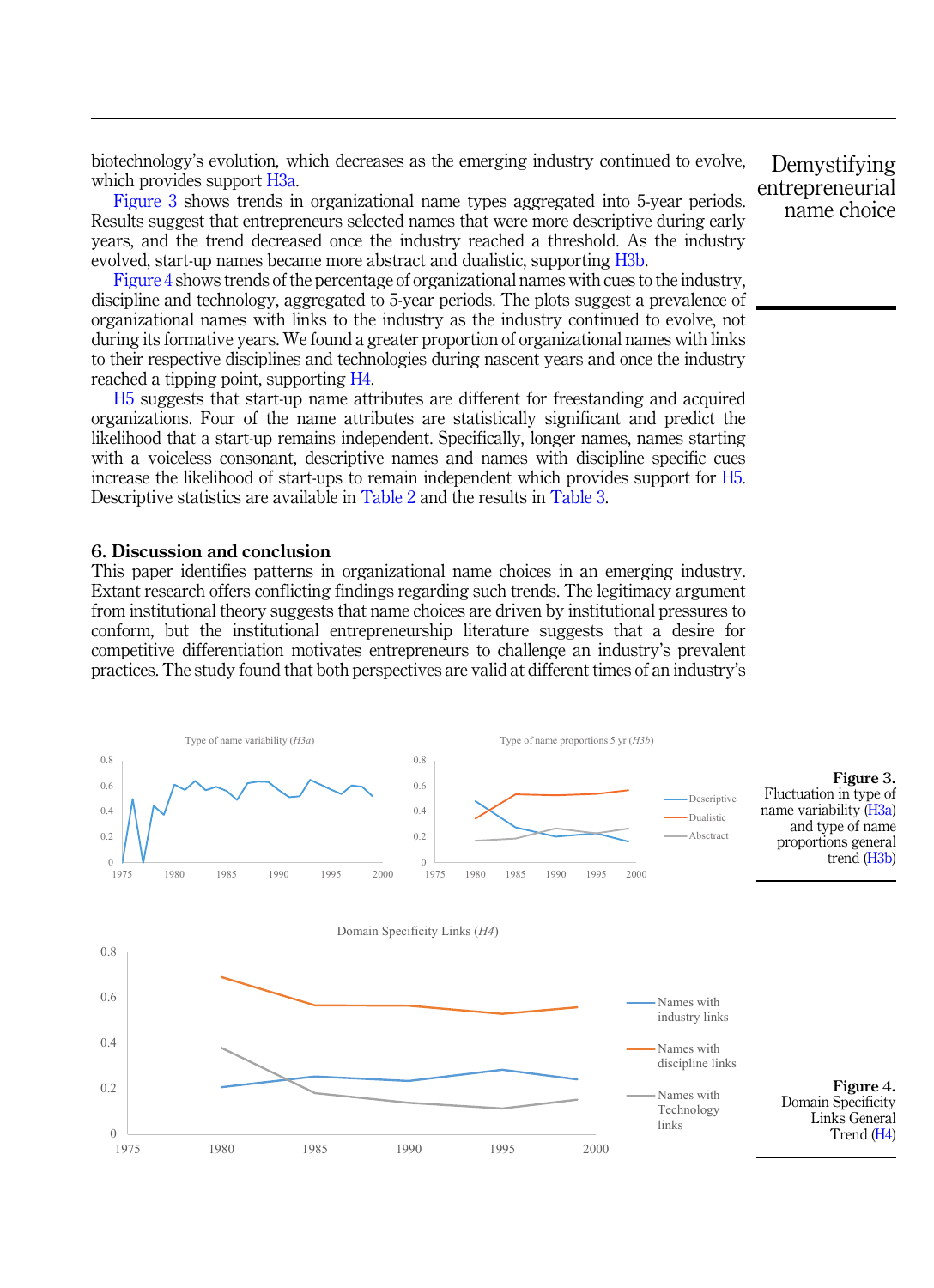<span id="page-17-0"></span>

| <b>NEJE</b>                        | Variables                                                                                                                         | Mean | <b>SD</b> | Min | Max |
|------------------------------------|-----------------------------------------------------------------------------------------------------------------------------------|------|-----------|-----|-----|
|                                    | Length: No. of syllables                                                                                                          | 5.62 | 2.49      |     | 15  |
|                                    | Name starts with XQYWHQ                                                                                                           | 0.06 | 0.23      |     |     |
|                                    | Name starts with DGBLRMN                                                                                                          | 0.27 | 0.45      |     |     |
|                                    | Name starts with KTPCFS                                                                                                           | 0.32 | 0.47      |     |     |
|                                    | Domain specificity: Industry                                                                                                      | 0.25 | 0.43      |     |     |
|                                    | Domain specificity: Discipline                                                                                                    | 0.25 | 0.43      |     |     |
|                                    | Domain specificity: Technology                                                                                                    | 0.15 | 0.36      |     |     |
|                                    | Type of name*                                                                                                                     | 3.28 | 1.74      |     | 6   |
|                                    | Company status**                                                                                                                  | 0.49 | 0.50      |     |     |
| Table 2.<br>Descriptive statistics | <b>Note(s):</b> Type of Name: $1 =$ Descriptive; $6 =$ Abstract<br>Company status: $0 = \text{Acquired}$ ; $1 = \text{operating}$ |      |           |     |     |

|                                                                                                |                                                                                                                                                                              |                                                          | <b>SE</b>                                    |
|------------------------------------------------------------------------------------------------|------------------------------------------------------------------------------------------------------------------------------------------------------------------------------|----------------------------------------------------------|----------------------------------------------|
|                                                                                                | Length: No. of syllables<br>Name starts with XQYWHQ<br>Name starts with DGBLRMN<br>Name starts with KTPCFS<br>Domain specificity: Industry<br>Domain specificity: Discipline | $1.10**$<br>1.16<br>0.84<br>$1.50*$<br>1.36<br>$2.09***$ | 0.06<br>0.52<br>0.22<br>0.37<br>0.42<br>0.54 |
| Table 3.<br>Logistic regression<br>assessing likelihood of<br>still operating<br>independently | Domain specificity: Technology<br>Type of name<br>Constant<br>Pseudo-log likelihood<br>Number of firms<br><b>Note(s):</b> * $b < 0.10$ ; ** $b < 0.05$ ; *** $b < 0.01$      | 0.86<br>$1.24***$<br>$0.15***$<br>293.35<br>440          | 0.25<br>0.09                                 |

evolution during which there is an interplay between the quest for differentiation and the need for conformity. Absence of norms and rules during an industry's formative years encourages innovative and creative organizational name choices. In contrast, institutional pressures are strong determinants of organizational name choices among new ventures that enter in later years.

After a threshold is reached the search for distinctiveness takes over again, but it is less intense than at the outset of the industry. Therefore, the timing of entry for the new venture is associated with differing pressures, some of which can be addressed vis-à-vis the start-up's name. These findings are in line with a growing body of research that underscores the temporality of the interactions among organizational identity, legitimacy and distinctiveness and the need to manage it (e.g. [Fisher](#page-21-0) et al., 2016; Zhao et al.[, 2017](#page-24-0)).

This study suggests that start-ups used their names to shape the industry and respond to industry pressures for legitimacy that arose as the industry evolved, which corresponded to greater fluctuations in the variety of names early during industry formation, followed by growing name similarity later. The process repeated with patterned regularity; a tipping point was evident regarding name choice conformity, beyond which start-ups were prone to manifesting greater distinctiveness, deviating from industry patterns with their names. Thus, a push for distinctiveness was observed after a threshold during the industry's evolution, but the amplitude of variability in names was smaller than at the outset of the industry due to industry norms. Corroborating institutional entrepreneurship arguments, according to which in any field are actors who use resources to create new rules or transform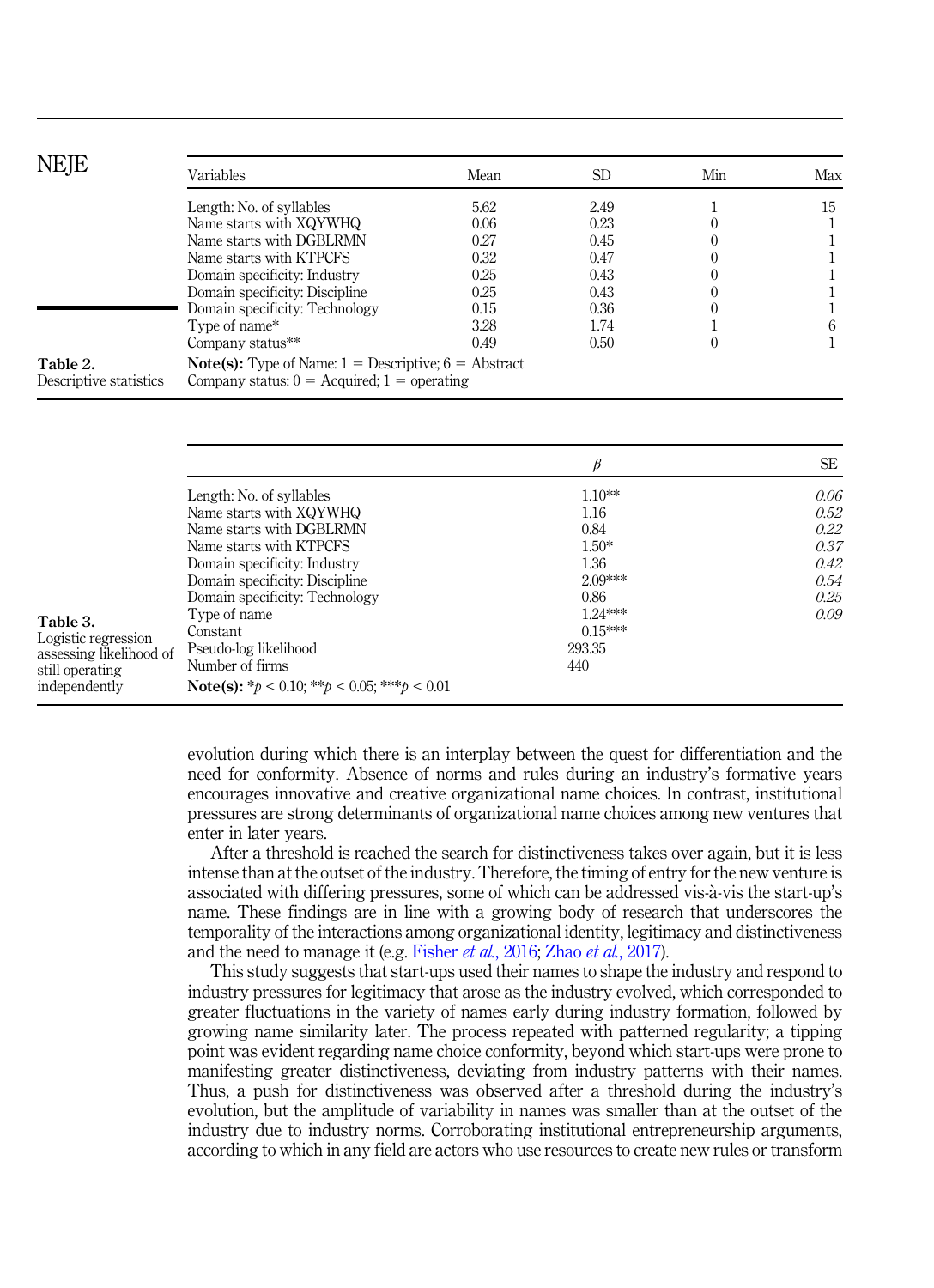existing ones ([Maguire](#page-23-0) *et al.*, 2004), choice of an organization's name represents a valid means for start-ups to signal their standing with the industry's isomorphic pressures.

Despite an absence of institutional pressures as the industry emerged, organizational name choices were not subject entirely to founders' whims; in an emerging industry, the liability of newness and important legitimacy considerations interfered with shaping and constructing the environment dynamics ([Santos and Eisenhardt, 2009](#page-23-0)). Most companies in the sample chose dualistic names that signaled both conformity and distinctiveness and that remained the greatest percentage of name types throughout the industry's evolution, a finding consistent with the argument that entrepreneurs use a blend of novelty and familiarity when they define their organizational identities and select names ([Santos and](#page-23-0) [Eisenhardt, 2009](#page-23-0); Zhao et al.[, 2017](#page-24-0)).

We hypothesized that the proportion of start-ups with names linked to the discipline and technology increases during the nascent years of industry evolution and once it has reached a threshold and the proportion of start-ups with names linked to the industry increases as the industry continues to evolve. Current findings suggest trends that accord with the expected pattern of regularity, and the importance of links to industry increases as the industry starts to take shape, but in the biotechnology industry, it appears that the discipline represented an integral part of most companies' names throughout the industry's evolution. This finding might be industry specific. As an industry characterized by intense intellectual property, biotech relies greatly on s and copyrights that affect the industry's structure. According to [Lee \(2019\)](#page-22-0), these effects are discrepant at different periods of industry evolution; they stimulate initial entry in young fields and erect barriers to entry later. Use of disciplinespecific cues that reflect a company's exclusive rights to a technology at the onset of a fragmented industry might establish a company's identity, and it might stand out in the crowd later during the industry's evolution.

We argued that the proportion of new ventures with longer names increases during nascent years, decreases until the industry reaches a threshold and after the tipping point, the proportion of longer names decreases. Contrary to the hypothesis, as the industry evolved, many entrepreneurs chose longer names, and that trend reversed when the industry reached a tipping point during its evolution. This finding might have been driven by a need for legitimation by communicating to external stakeholders what is central and distinctive about the start-up. The industry continued to evolve, and despite some norms, many start-ups continued to rely on longer names to communicate their identities to enhance legitimacy ([Sim](#page-24-0) $\tilde{\sigma}$ es *et al.*[, 2005](#page-24-0); [Smith and Chae, 2016](#page-24-0)). Once the industry reached a tipping point, norms emerged and start-ups were no longer pressed to signal their identities for legitimacy, and thus they opted for short- or medium-length names.

Findings also indicate that the choice of name characteristics associated with whether a firm was acquired or freestanding. Companies with longer, descriptive names that began with voiceless consonants (e.g. K, T, P, C, F and S), and that incorporated the discipline in their name, tended to be freestanding. Thus, companies that conformed to industry naming standards with their name patterns, which reflected common characteristics of most companies in the industry at a given time, tended to remain independent. It is possible that conformity with industry expectations protected companies from takeovers or signaled a company's alignment with industry standards, an argument that corroborates classical institutional theory, according to which organizations respond to isomorphic pressures to, among other reasons, increase their chances of survival [\(DiMaggio and Powell, 1983](#page-21-0)).

#### 7. Theoretical contributions

This study contributes to research on organizational names in several ways. Research has assessed organizational name dynamics, but no study focuses on initial name selection of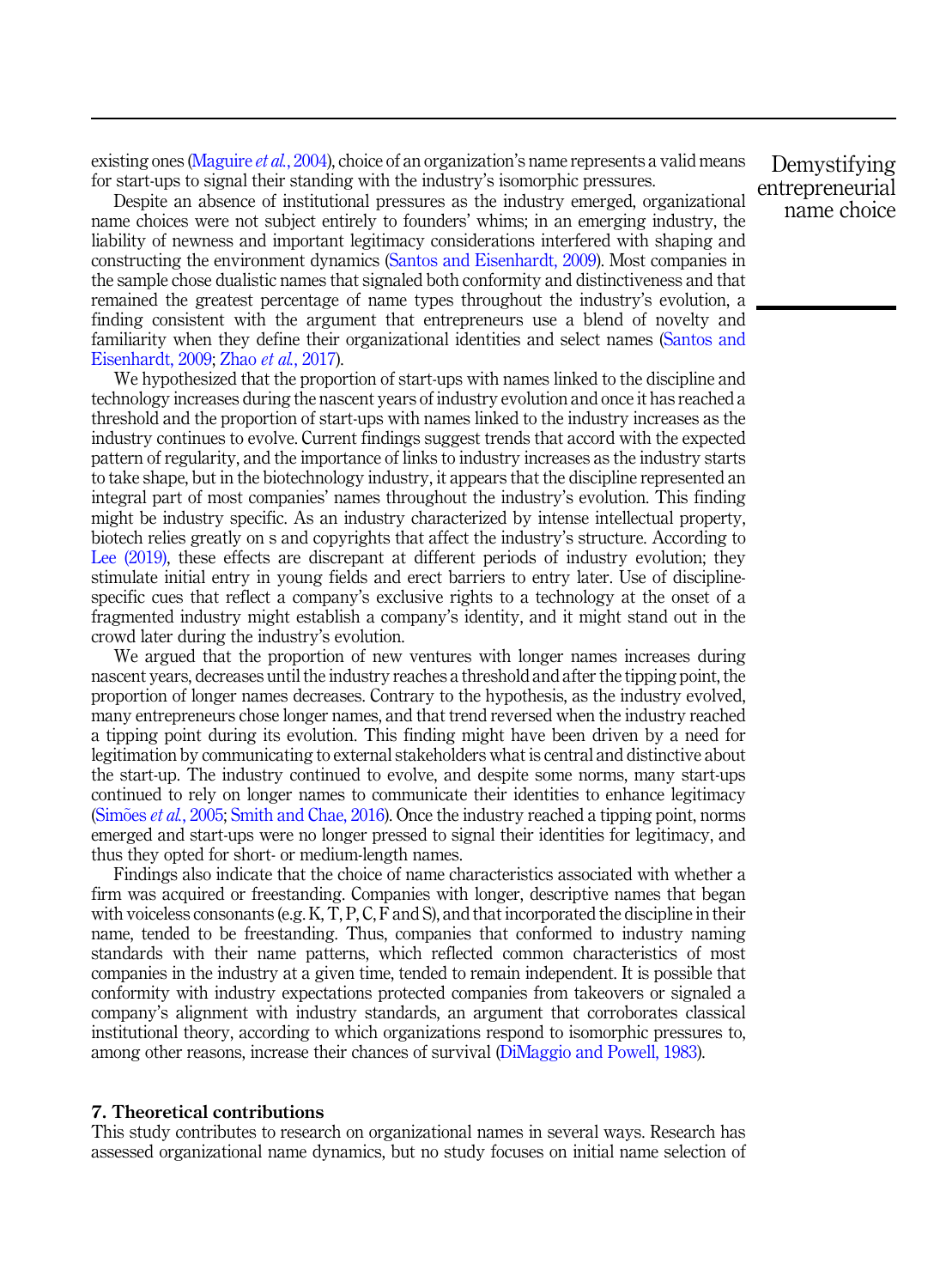<span id="page-19-0"></span>entrepreneurial firms. We address this gap by constructing and testing a theoretical model that predicts organizational name trends in emerging industries. We also extend institutional entrepreneurship theory by suggesting that entrepreneurial name choices might be driven by a need for legitimacy, as much as it is perceived to shape the environment and construct a nascent market. We contribute to institutional theory by evidencing that external forces drive organizational name choice. We extend the argument to propose that despite missing institutional forces, other external factors—industry evolution—influence organizational name choices in emerging industries. By using integrated content analysis, we build on extant organizational theory to provide an in-depth analysis of differential dynamics of organizational name patterns during an industry's evolution.

#### 8. Implications for practice

That naming patterns of entrepreneurial firms differ, depending on their time of entry during an industry's evolution and their long-term intentions, has important implications for entrepreneurs, investors and executives. For entrepreneurs, this study suggests that the names they choose for their start-ups send a powerful message to legitimate stakeholders, communicates the identity of their firm and signals objectives and intentions for the future ([Glynn and Abzug, 2002](#page-22-0); [Lee, 2001\)](#page-22-0). For investors, start-ups names convey meaningful attributes that can be considered during investment decisions. Since they also convey additional information, they reduce information asymmetry among investors, who can then estimate the future prospects of entrepreneurial firms better. For executives, naming choices represent a strategic mechanism that aligns the signal of a firm's name with its objectives and intentions.

#### 9. Limitation and future research

We do not control for founders' attributes such as experience, training/education, gender and research background, which, according to human capital theory, influence decision-making and therefore affect organizational name attributes. We focus on establishing trends in the naming patterns during an industry's evolution, but we do not control for an owner's agency or organizational factors, such as organizational identity, which might influence naming patterns. Findings nevertheless suggest that industry evolution associates with organizational naming patterns. The generalizability of findings is limited by context, since only biotechnology start-ups were examined. Absent more control variables, focusing on a single industry allowed us to study patterns of organizational name choice in an evolving industry more precisely. Future research should address these omissions by investigating naming patterns in other industries and controlling for owner and organizational attributes. Investigating outcomes such as survival rate and profitability might also corroborate the strategic importance of an organization's name and advance research on organizational naming patterns.

#### References

- Abel, G.A. and Glinert, L.H. (2008), "Chemotherapy as language: sound symbolism in cancer medication names", Social Science and Medicine, Vol. 66 No. 8, pp. 1863-1869.
- Ahlstrom, D. and Bruton, G.D. (2002), "An institutional perspective on the role of culture in shaping strategic actions by technology-focused entrepreneurial firms in China", Entrepreneurship Theory and Practice, Vol. 26 No. 4, pp. 53-68.
- Albert, S. and Whetten, D.A. (1985), "Organizational identity", Research in Organizational Behavior, Vol. 7, pp. 263-295.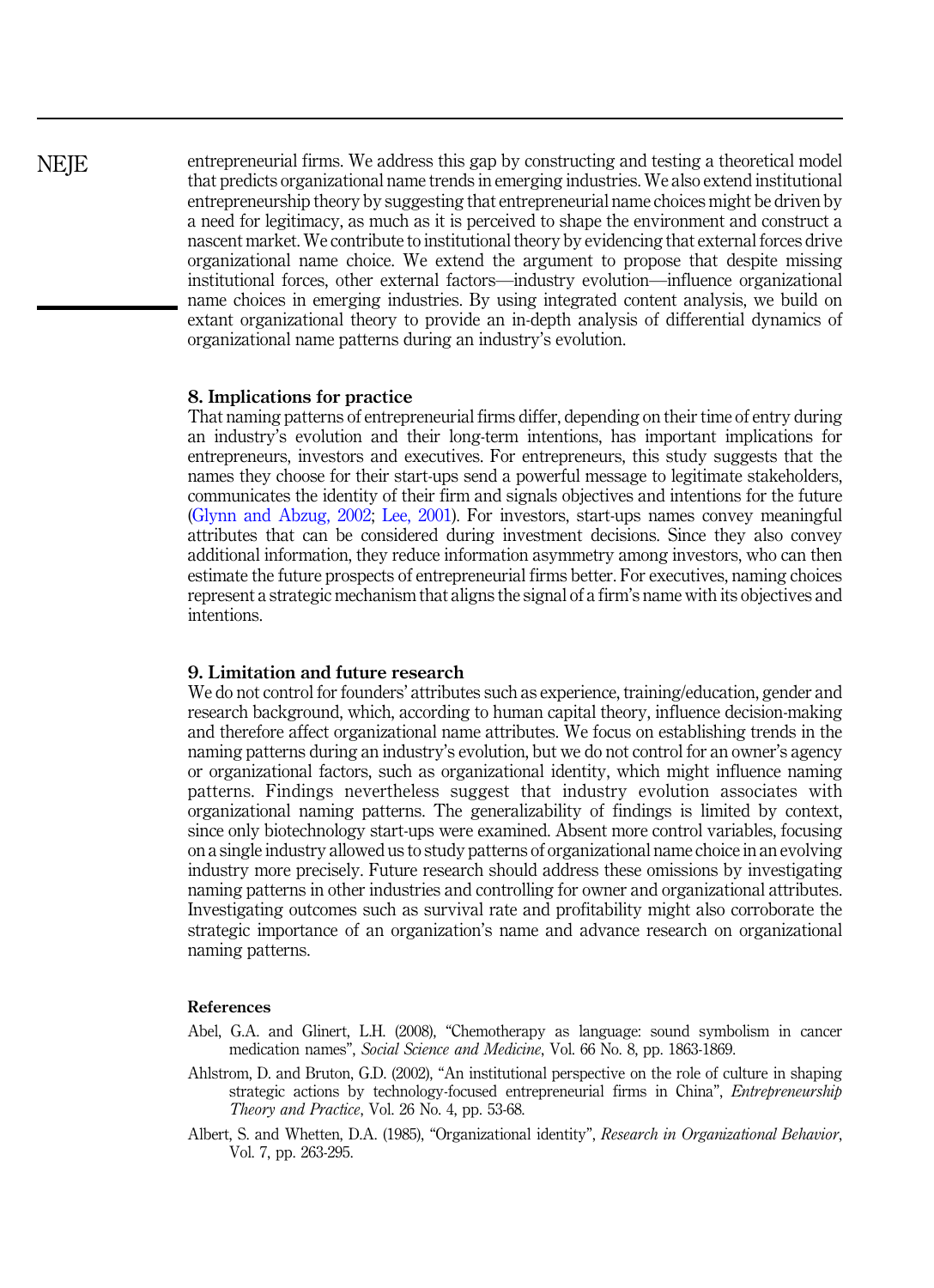- <span id="page-20-0"></span>Aldrich, H.E. and Fiol, C.M. (1994), "Fools rush in? The institutional context of industry creation", Academy of Management Review, Vol. 19 No. 4, pp. 645-670.
- Alter, A.L. and Oppenheimer, D.M. (2009), "Uniting the tribes of fluency to form a metacognitive nation", Personality and Social Psychology Review, Vol. 13 No. 3, pp. 219-235.
- Argyres, N.S. and Liebeskind, J.P. (2002), "Governance inseparability and the evolution of US biotechnology industry", Journal of Economic Behavior and Organization, Vol. 47 No. 2, pp. 197-219.
- Arora, S., Kalro, A. and Sharma, D.A. (2015), "Comprehensive framework of brand name classification", Journal of Brand Management, Vol. 22, pp. 79-116, doi: [10.1057/bm.2015.8](https://doi.org/10.1057/bm.2015.8).
- Ashworth, R., Boyne, G. and Delbridge, R. (2009), "Escape from the iron cage? Organizational change and isomorphic pressures in the public sector", Journal of Public Administration Research and Theory, Vol. 19 No. 1, pp. 165-187.
- Bansal, R., De Backer, R. and Ranade, V. (2018), "What's behind the pharmaceutical sector's M&A push?", available at: https://www.mckinsey.com/∼[/media/McKinsey/Business%20Functions/](https://www.mckinsey.com/~/media/McKinsey/Business%20Functions/Strategy%20and%20Corporate%20Finance/Our%20Insights/Whats%20behind%20the%20pharmaceutical%20sectors%20M%20and%20A%20push/Whats-behind-the-pharmaceutical-sectors-M-and-A-push.pdf) [Strategy%20and%20Corporate%20Finance/Our%20Insights/Whats%20behind%20the%20](https://www.mckinsey.com/~/media/McKinsey/Business%20Functions/Strategy%20and%20Corporate%20Finance/Our%20Insights/Whats%20behind%20the%20pharmaceutical%20sectors%20M%20and%20A%20push/Whats-behind-the-pharmaceutical-sectors-M-and-A-push.pdf) [pharmaceutical%20sectors%20M%20and%20A%20push/Whats-behind-the-pharmaceutical](https://www.mckinsey.com/~/media/McKinsey/Business%20Functions/Strategy%20and%20Corporate%20Finance/Our%20Insights/Whats%20behind%20the%20pharmaceutical%20sectors%20M%20and%20A%20push/Whats-behind-the-pharmaceutical-sectors-M-and-A-push.pdf)[sectors-M-and-A-push.pdf](https://www.mckinsey.com/~/media/McKinsey/Business%20Functions/Strategy%20and%20Corporate%20Finance/Our%20Insights/Whats%20behind%20the%20pharmaceutical%20sectors%20M%20and%20A%20push/Whats-behind-the-pharmaceutical-sectors-M-and-A-push.pdf) (accessed 20 August 2021).
- Barney, J. (1991), "Firm resources and sustained competitive advantage", *Journal of Management*, Vol. 17 No. 1, pp. 99-120.
- Belenzon, S., Chatterji, A.K. and Daley, B. (2017), "Eponymous entrepreneurs", American Economic Review, Vol. 107 No. 6, pp. 1638-1655.
- Bergh, B.G.V., Collins, J., Schultz, M. and Adler, K. (1984), "Sound advice on brand names", *Journalism* Quarterly, Vol. 61 No. 4, pp. 835-840.
- Berlin, B. (2006), "The first congress of ethnozoological nomenclature", Journal of the Royal Anthropological Institute, Vol. 12, pp. S23-S44.
- Blau, P.M. (1977), Inequality and Heterogeneity: A Primitive Theory of Social Structure, Free Press, New York.
- Boddewyn, J. (1967), "The names of US industrial corporations: a study in change", Names, Vol. 15 No. 1, pp. 39-52.
- Bolinger, D. (1975), "A postscript to Poston on the article", *The Modern Language Journal*, Vol. 59 No. 4, pp. 181-185.
- Bricker, P. (2014), "David Lewis: on the plurality of worlds", in Schand, J. (Ed.), Central Works of Philosophy, Routledge, England, pp. 268-289.
- Bruderl, J. and Schussler, R. (1990), "Organizational mortality the liabilities of newness and adolescence", Administrative Science Quarterly, Vol. 35 No. 3, pp. 530-547.
- Brewster, C., Brookes, M. and Wood, G. (2008), "Similarity, isomorphism or duality? Recent survey evidence on the human resource management policies of multinational corporations", *British* Journal of Management, Vol. 19 No. 4, pp. 320-342.
- Bruderl, J., Preisendorfer, P. and Ziegler, R. (1992), "Survival chances of newly founded business organizations", American Sociological Review, Vol. 57 No. 2, pp. 227-242.
- Bruton, G.D., Ahlstrom, D. and Li, H.L. (2010), "Institutional theory and entrepreneurship: where are we now and where do we need to move in the future?", *Entrepreneurship Theory and Practice*, Vol. 34 No. 3, pp. 421-440.
- Bruscella, J.S. (2015), "It's more than just a name: a theoretical approach to eradicating terrorism through propositions of organizational naming", Studies in Conflict and Terrorism, Vol. 38 No. 9, pp. 759-775.
- Calabrese, T., Baum, J.A. and Silverman, B.S. (2000), "Canadian biotechnology start-ups, 1991-1997: the role of incumbents' s and strategic alliances in controlling competition", *Social Science* Research, Vol. 29 No. 4, pp. 503-534.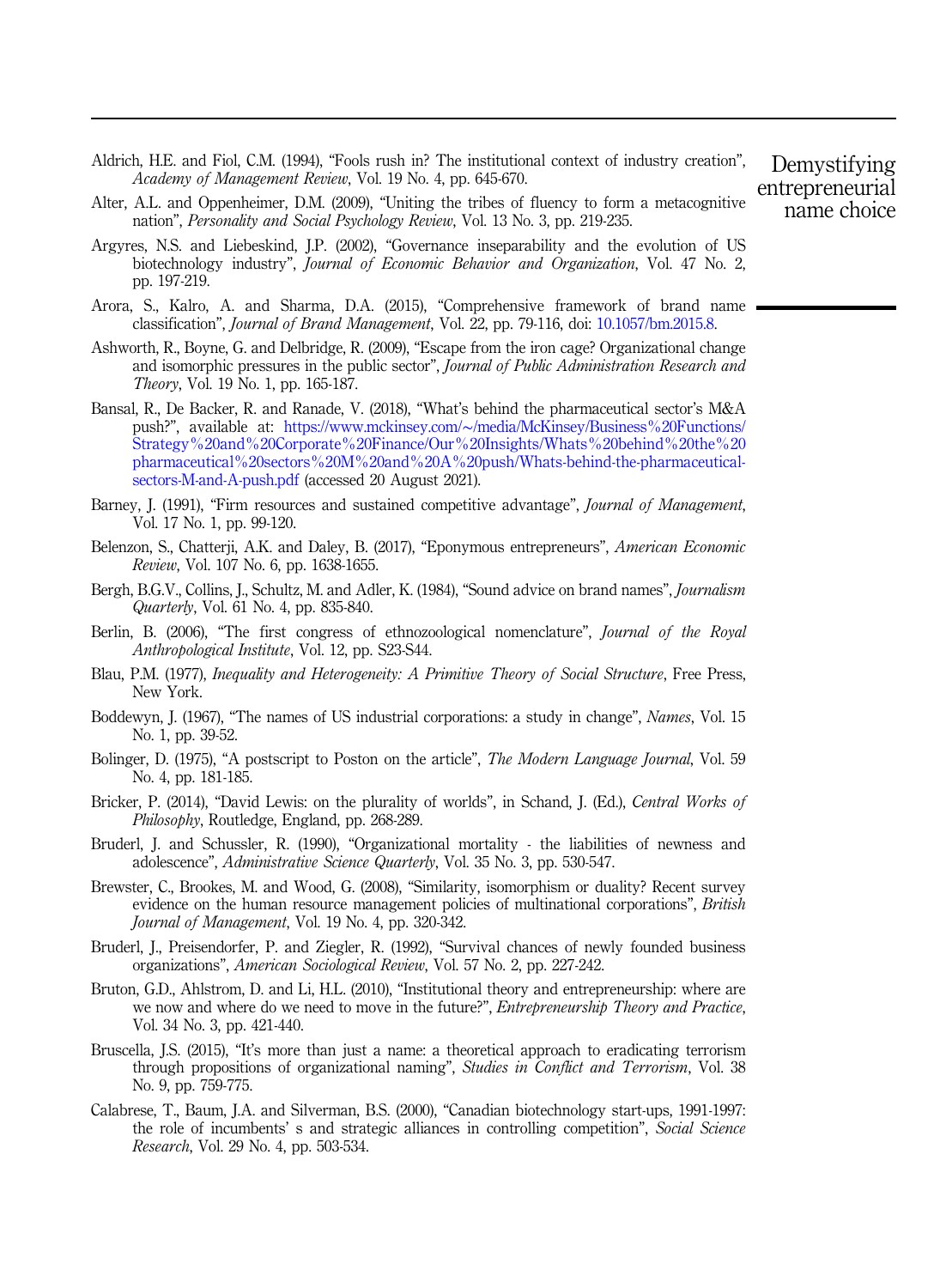- Castrogiovanni, G.J. (1991), "Environmental munificence: a theoretical assessment", Academy of Management Review, Vol. 16 No. 3, pp. 542-565.
- Chandler, A.D. (1990), Strategy and Structure: Chapters in the History of the Industrial Enterprise, MIT Press, Cambridge, MA.
- Child, J. (1972), "Organizational structure, environment and performance: the role of strategic choice", Sociology, Vol. 6 No. 1, pp. 1-22.
- Chuang, Y.T. and Baum, J.A.C. (2003), "It's all in the name: failure-induced learning by multiunit chains", Administrative Science Quarterly, Vol. 48 No. 1, pp. 33-59.
- Collins, L. (1977), "A name to conjure with", European Journal of Marketing, Vol. 11 No. 5, pp. 337-363.
- Coulter, K.S. and Coulter, R.A. (2010), "Small sounds, big deals: phonetic symbolism effects in pricing", Journal of Consumer Research, Vol. 37 No. 2, pp. 315-328.
- Covin, J.G. and Slevin, D.P. (1990), "New venture strategic posture, structure, and performance: an industry life cycle analysis", Journal of Business Venturing, Vol. 5 No. 2, pp. 123-135.
- Creswell, J.W. (2003), A Framework for Design. Research Design: Qualitative, Quantitative, and Mixed Methods Approaches, SAGE Publications, Thousand Oaks, CA.
- DeCarolis, D.M. and Deeds, D.L. (1999), "The impact of stocks and flows of organizational knowledge on firm performance: an empirical investigation of the biotechnology industry", Strategic Management Journal, Vol. 20 No. 10, pp. 953-968.
- Deephouse, D.L. (1999), "To be different, or to be the same? It'sa question (and theory) of strategic balance", Strategic Management Journal, Vol. 20 No. 2, pp. 147-166.
- Demirkan, I. and Demirkan, S. (2012), "Network characteristics and ing in biotechnology, 1990-2006", Journal of Management, Vol. 38 No. 6, pp. 1892-1927.
- DiMaggio, P.J. and Powell, W.W. (1983), "The iron cage revisited: institutional isomorphism and collective rationality in organizational fields", American Sociological Review, Vol. 48 No. 2, pp. 147-160.
- Dorado, S. (2005), "Institutional entrepreneurship, partaking, and convening", Organization Studies, Vol. 26 No. 3, pp. 385-414.
- Engel, Y., van Werven, R. and Keizer, A. (2020), "How novice and experienced entrepreneurs name new ventures", Journal of Small Business Management, Routledge, pp. 1-31, doi: [10.1080/](https://doi.org/10.1080/00472778.2020.1738820) [00472778.2020.1738820.](https://doi.org/10.1080/00472778.2020.1738820)
- Eisenhardt, K.M. (1989), "Making fast strategic decisions in high-velocity environments", Academy of Management Journal, Vol. 32 No. 3, pp. 543-576.
- Fauchart, E. and Gruber, M. (2011), "Darwinians, communitarians, and missionaries: the role of founder identity in entrepreneurship", Academy of Management Journal, Vol. 54 No. 5, pp. 935-957.
- Fisher, G., Kotha, S. and Lahiri, A. (2016), "Changing with the times: an integrated view of identity, legitimacy, and new venture life cycles", Academy of Management Review, Vol. 41 No. 3, pp. 383-409.
- Fox, R. (2010), "Tales of a fighting bobcat: an 'auto-archaeology' of gay identity formation and maintenance", Text and Performance Quarterly, Vol. 30 No. 2, pp. 122-142.
- Garud, R., Schildt, H.A. and Lant, T.K. (2014), "Entrepreneurial storytelling, future expectations, and the paradox of legitimacy", Organization Science, Vol. 25 No. 5, pp. 1479-1492.
- George, G., Zahra, S.A., Wheatley, K.K. and Khan, R. (2001), "The effects of alliance portfolio characteristics and absorptive capacity on performance: a study of biotechnology firms", The Journal of High Technology Management Research, Vol. 12 No. 2, pp. 205-226.
- George, G., Kotha, R. and Zheng, Y. (2008), "Entry into insular domains: a longitudinal study of knowledge structuration and innovation in biotechnology firms", Journal of Management Studies, Vol. 45 No. 8, pp. 1448-1474.

<span id="page-21-0"></span>**NEIE**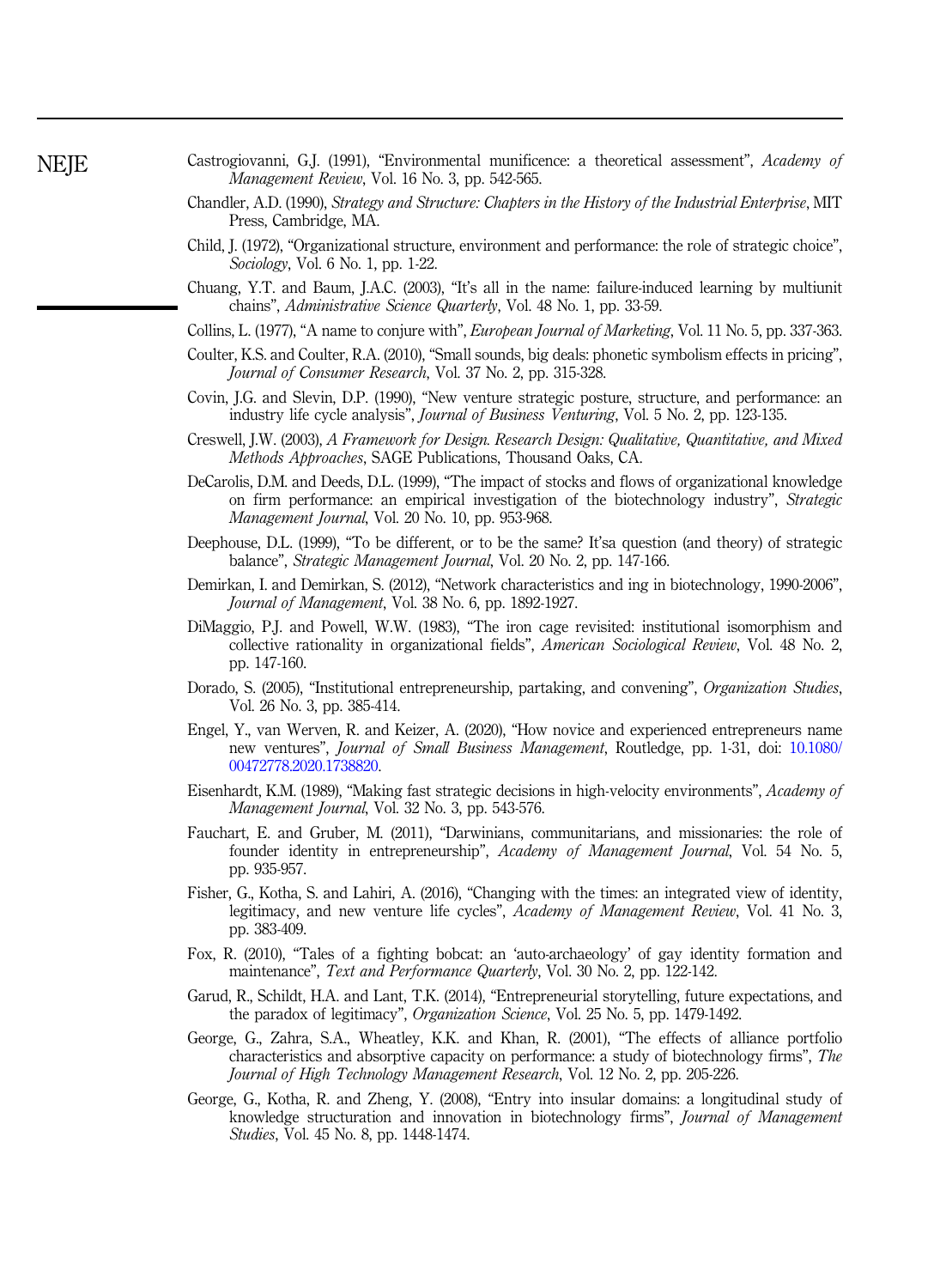- <span id="page-22-0"></span>Glynn, M.A. and Abzug, R. (1998), "Isomorphism and competitive differentiation in the organizational name game", Advances in Strategic Management, Vol. 15 No. 1, pp. 105-128.
- Glynn, M.A. and Abzug, R. (2002), "Institutionalizing identity: symbolic isomorphism and organizational names", Academy of Management Journal, Vol. 45 No. 1, pp. 267-280.
- Glynn, M.A. and Marquis, C. (2004), "When good names go bad: symbolic illegitimacy in organizations", in Johnson, C. (Ed.), Legitimacy Processes in Organizations, Emerald Group Publishing Limited, Bingley, pp. 147-170.
- Glynn, M.A. and Marquis, C. (2006), "Fred's bank: how institutional norms and individual preferences legitimate organizational names.", in Rafaeli, A. and Pratt, M. (Eds), Artifacts and Organizations: Beyond Mere Symbolism, Lawrence Erlbaum, Mahwah, NJ, pp. 223-239.
- Glynn, M.A. and Marquis, C. (2007), "Legitimating identities: how institutional logics motivate organizational name choices", in Bartel, C., Blader, S. and Wrzesniewski, A. (Eds), Identity and the Modern Organization, Psychology Press, New York, NY, pp. 17-34.
- Gupta, A., Streb, C., Gupta, V.K. and Markin, E. (2015), "Entrepreneurial behavior during industry emergence: an unconventional study of discovery and creation in the early PC industry", New England Journal of Entrepreneurship, Vol. 18 No. 2, pp. 61-79.
- Hargadon, A.B. and Douglas, Y. (2001), "When innovations meet institutions: edison and the design of the electric light", *Administrative Science Quarterly*, Vol. 46 No. 3, pp. 476-501.
- Heeley, M.B., King, D.R. and Covin, J.G. (2006), "Effects of firm R&D investment and environment on acquisition likelihood", Journal of Management Studies, Vol. 43 No. 7, pp. 1513-1535.
- Henderson, A.D. (1999), "Firm strategy and age dependence: a contingent view of the liabilities of newness, adolescence, and obsolescence", Administrative Science Quarterly, Vol. 44 No. 2, pp. 281-314.
- Hinton, L., Nichols, J. and Ohala, J. (1994), Sound Symbolism, Cambridge University Press, Cambridge.
- Kang, Y., Zhu, D.H. and Zhang, Y.A. (2021), "Being extraordinary: how CEOs' uncommon names explain strategic distinctiveness", Strategic Management Journal, Vol. 42 No. 2, pp. 462-488.
- Kaplan, S. and Tripsas, M. (2008), "Thinking about technology: applying a cognitive lens to technical change", Research Policy, Vol. 37 No. 5, pp. 790-805.
- Klepper, S. and Graddy, E. (1990), "The evolution of new industries and the determinants of market structure", The RAND Journal of Economics, Vol. 21 No. 1, pp. 27-44.
- Klink, R.R. (2000), "Creating brand names with meaning: the use of sound symbolism", Marketing Letters, Vol. 11 No. 1, pp. 5-20.
- Kohli, C.S., Harich, K.R. and Leuthesser, L. (2005), "Creating brand identity: a study of evaluation of new brand names", Journal of Business Research, Vol. 58 No. 11, pp. 1506-1515.
- Kolchinsky, P. (2004), "The entrepreneur's guide to a biotech start-up", available at: [https://www.ctsi.](https://www.ctsi.ucla.edu/researcher-resources/files/view/docs/EGBS4_Kolchinsky.pdf) [ucla.edu/researcher-resources/files/view/docs/EGBS4\\_Kolchinsky.pdf](https://www.ctsi.ucla.edu/researcher-resources/files/view/docs/EGBS4_Kolchinsky.pdf) (accessed 17 August 2021).
- Kuilman, J.G. and Wezel, F.C. (2013), "Taking off: category contrast and organizational mortality in the UK airline industry, 1919-64", Strategic Organization, Vol. 11 No. 1, pp. 56-77.
- Kulvisaechana, S. (2009), "Corporate identity and image change: more than just a renaming", *Journal* of Business Administration, Vol. 32 No. 122, pp. 42-59.
- Lawrence, T.B., Hardy, C. and Phillips, N. (2002), "Institutional effects of interorganizational collaboration: the emergence of proto-institutions", Academy of Management Journal, Vol. 45 No. 1, pp. 281-290.
- Lee, P.M. (2001), "What's in a name.com?: the effects of '.com' name changes on stock prices and trading activity", Strategic Management Journal, Vol. 22 No. 8, pp. 793-804.
- Lee, P. (2019), "Reconceptualizing the role of intellectual property rights in shaping industry structure", Vanderbilt Law Review, Vol. 72 No. 4, pp. 1197-1283.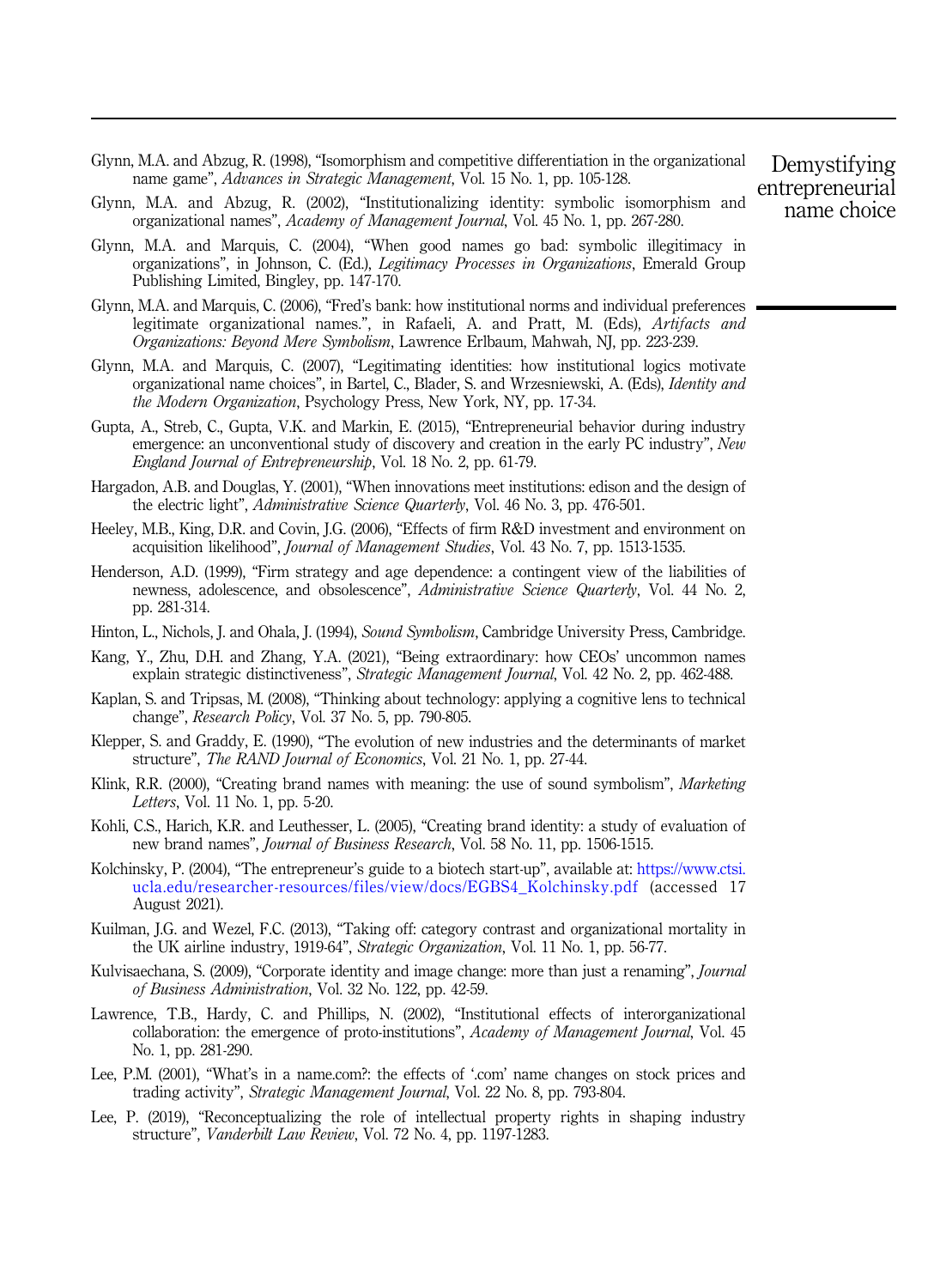- <span id="page-23-0"></span>Lounsbury, M. and Glynn, M.A. (2001), "Cultural entrepreneurship: stories, legitimacy, and the acquisition of resources", Strategic Management Journal, Vol. 22 Nos 6-7, pp. 545-564.
- MacKenzie, L. (2018), "What's in a name? Teaching linguistics using onomastic data", *Language*, Vol. 94 No. 4, pp. 293-310.
- Maguire, S., Hardy, C. and Lawrence, T.B. (2004), "Institutional entrepreneurship in emerging fields: HIV/AIDS treatment advocacy in Canada", Academy of Management Journal, Vol. 47 No. 5, pp. 657-679.
- McKnight, B. and Zietsma, C. (2018), "Finding the threshold: a configurational approach to optimal distinctiveness", Journal of Business Venturing, Vol. 33 No. 4, pp. 493-512.
- Miller, D. and Shamsie, J. (1996), "The resource-based view of the firm in two environments: the Hollywood film studios from 1936 to 1965", Academy of Management Journal, Vol. 39 No. 3, pp. 519-543.
- Miller, D., Breton-Miller, I.L. and Lester, R.H. (2013), "Family firm governance, strategic conformity, and performance: institutional vs. strategic perspectives", Organization Science, Vol. 24 No. 1, pp. 189-209.
- Murphy, G.B. (2003), "Propensity to trust, purchase experience, and trusting beliefs of unfamiliar Ecommerce ventures", New England Journal of Entrepreneurship, Vol. 6 No. 2, pp. 53-64.
- Muzellec, L. (2006), "What is in a name change? Re-joycing corporate names to create corporate brands", Corporate Reputation Review, Vol. 8 No. 4, pp. 305-316.
- Navis, C. and Glynn, M.A. (2010), "How new market categories emerge: temporal dynamics of legitimacy, identity, and entrepreneurship in satellite radio, 1990-2005", Administrative Science Quarterly, Vol. 55 No. 3, pp. 439-471.
- Navis, C. and Glynn, M.A. (2011), "Legitimate distinctiveness and the entrepreneurial identity: influence on investor judgments of new venture plausibility", Academy of Management Review, Vol. 36 No. 3, pp. 479-499.
- Oliver, C. (1988), "The collective strategy framework: an application to competing predictions of isomorphism", Administrative Science Quarterly, Vol. 33 No. 4, pp. 543-561.
- Pathak, A., Calvert, G.A. and Lim, E.A. (2017), "How the linguistic characteristics of a brand name can affect its luxury appeal", International Journal of Market Research, Vol. 59 No. 5, pp. 567-600.
- Patzelt, H. and Audretsch, D.B. (2008), "The evolution of biotechnology in hostile financing environments", *Journal of Organizational Change Management*, Vol. 21 No. 6, pp. 773-785.
- Podacar, R., Angle, J., Lowrey, T.M., Shrum, L.J. and Kardes, F.R. (2021), "Is Nestle a lady? The feminine brand name advantage", Journal of Marketing, Vol. 85 No. 6, pp. 1-17.
- Porac, J.F., Ventresca, M.J. and Mishina, Y. (2002), "Interorganizational cognition and interpretation", in Baum, J.A.C. (Ed.), *The Blackwell Companion to Organizations*, Blackwell Publishers Limited, Oxford, pp. 579-598.
- Rindova, V.P. and Fombrun, C.J. (1999), "Constructing competitive advantage: the role of firm– constituent interactions", Strategic Management Journal, Vol. 20 No. 8, pp. 691-710.
- Riffe, D., Lacy, S. and Fico, F.G. (2005), Analyzing Media Messages: Using Quantitative Content Analysis in Research, Lawrence Erlbaum Association, Mahwah, NJ.
- Rothaermel, F.T. and Thursby, M. (2007), "The nanotech versus the biotech revolution: sources of productivity in incumbent firm research", Research Policy, Vol. 36 No. 6, pp. 832-849.
- Rueff, M. and Scott, W.R. (1998), "A multidimensional model of organizational legitimacy: hospital survival in changing institutional environments", Administrative Science Quarterly, Vol. 43 No. 4, pp. 877-905.
- Santos, F.M. and Eisenhardt, K.M. (2009), "Constructing markets and shaping boundaries: entrepreneurial power in nascent fields", Academy of Management Journal, Vol. 52 No. 4, pp. 643-671.